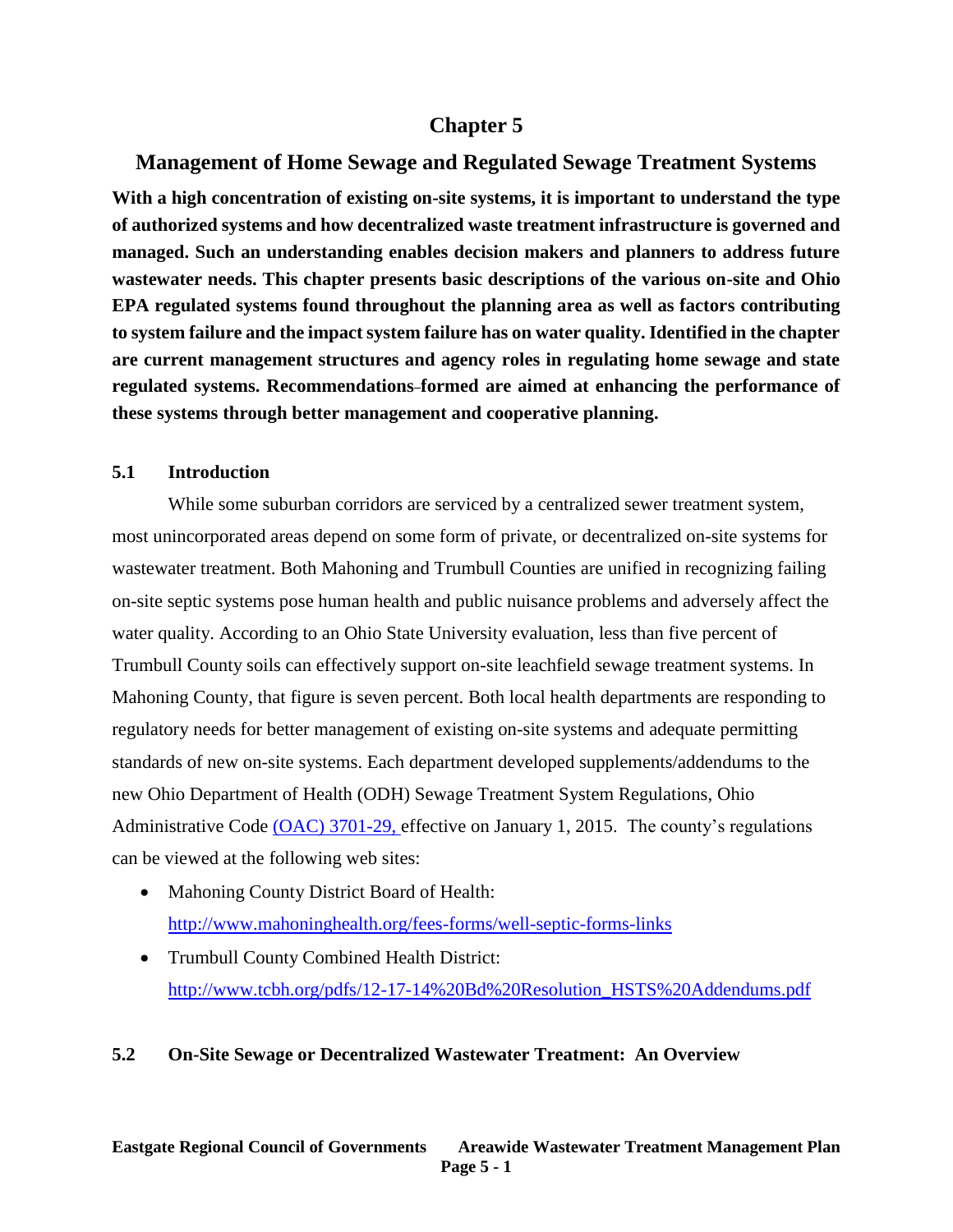On-site sewage treatment describes the treatment and disposal of sewage within the property constraints of its point of origin. The concept of on-site sewage treatment is similar to municipal wastewater treatment: provide adequate, cost-effective means of removing pollutants and pathogens from wastewater before sewage effluent enters the ground via an "on-lot" soil absorption system or surface water via a discharging "off-lot" system. On-site treatment must be performed in a manner avoiding odor and other nuisance conditions.

On-site sewage treatment systems service both residential and commercial needs within Eastgate's Planning Area. In general, one-family, two-family, and three-family residential dwellings are served by Household Sewage Treatment Systems (HSTS) and regulated by the local health department. Recent changes to state regulations provide health departments the option of assuming regulatory authority of other small on-lot sewage systems, referred to as "Small Flow On-site Sewage Treatment Systems (SFOSTS)", from Ohio EPA (Ohio Revised Code (ORC) 3718.021). By OAC 3701.29-01 definition, a "small flow on-site sewage treatment system" or "SFOSTS" is a system, other than a household sewage treatment system, that treats not more than one thousand gallons of sewage per day and that does not require a national pollutant discharge elimination system permit issued under ORC section 6111.03 of the Revised Code or an injection well drilling or operating permit issued under section 6111.043 of the Revised Code. For the purposes of this chapter structures that are served by a small flow on-site sewage treatment system shall also include:

- 1. More than one dwelling or arrangements such as a dwelling and a detached garage with living space;
- 2. More than one vacation rental cabin;
- 3. A dwelling and related structure, such as a barn or personal garage, when the structure is used by persons other than, or in addition to the residents of the dwelling; and
- 4. A dwelling with a home business when the nature of the home business is such that it produces sewage, including but not limited to, home businesses that provide a public restroom for use by nonresidents".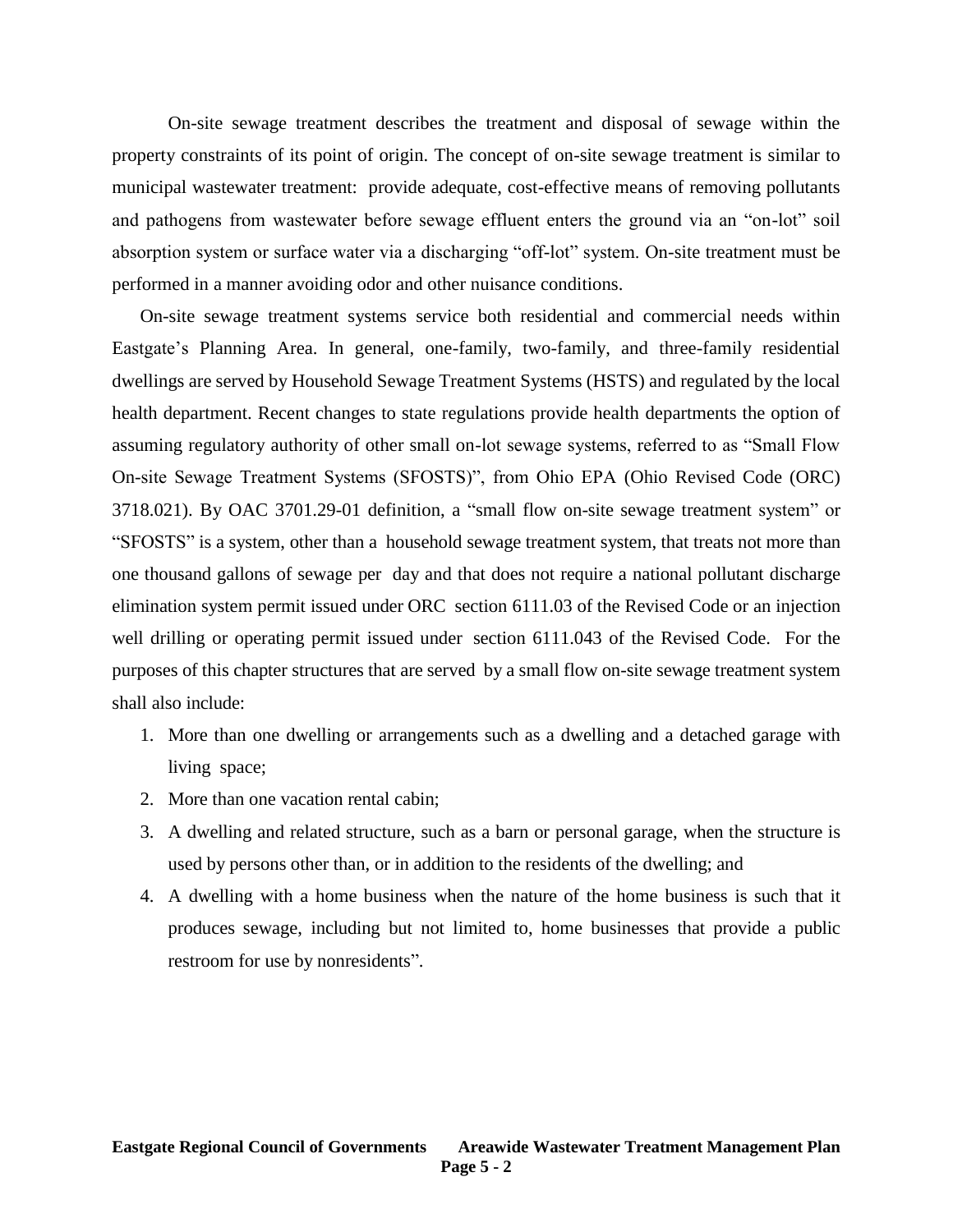All other sewage systems are regulated by the Ohio EPA. All off-lot discharging systems, discharging to waters of the state<sup>1</sup>, an Ohio EPA issued National Pollution Discharge Elimination System (NPDES) Permit.

In unsewered areas, the most common type of Ohio EPA regulated HSTS is the semi-public sewage disposal system (SPSDS). SPSDS's are defined in the ORC Section 3709.085 and OAC Section 3745-33 as "a disposal system that treats sanitary sewage discharged from publicly or privately-owned buildings or places of assemblage, entertainment, recreation, education, correction, hospitalization, housing, or employment, but does not include a disposal system that treats sewage in amounts of more than twenty-five thousand gallons per day". The term "Ohio EPA HSTS" can be applied to both discharging and non-discharging systems. The Ohio EPA should be contacted for more site and system specific requirements.

## **5.3 Home Sewage Treatment Systems**

 $\overline{\phantom{a}}$ 

According to the Ohio Department of Health, more than one million HSTS's exist in Ohio and over 25 percent of new homes being built incorporate an HSTS. It is estimated 49,000 – 50,000 HSTS exist in Eastgate's Planning Area; 32,000 in Trumbull County and 17,000 – 18,000 in Mahoning County.

An HSTS is designed to retain wastewater long enough on-site to allow solids to separate out through settling and flotation. However, methods of treatment and dispersal of treated effluent make every HSTS different. A residential septic tank has varying capacities determined by the number of bedrooms in a house. Table 5-1 summarizes the required tank capacities according to the OAC 3709-29-12 (C), along with the recommendations by the Mahoning County District Board of Health and Trumbull County General Health District.

 $1$  Waters of the state, as defined by the Ohio EPA, are water bodies (i.e. rivers, lakes, creeks, wetlands, etc.) and systems such as ditches and storm sewers used to convey water.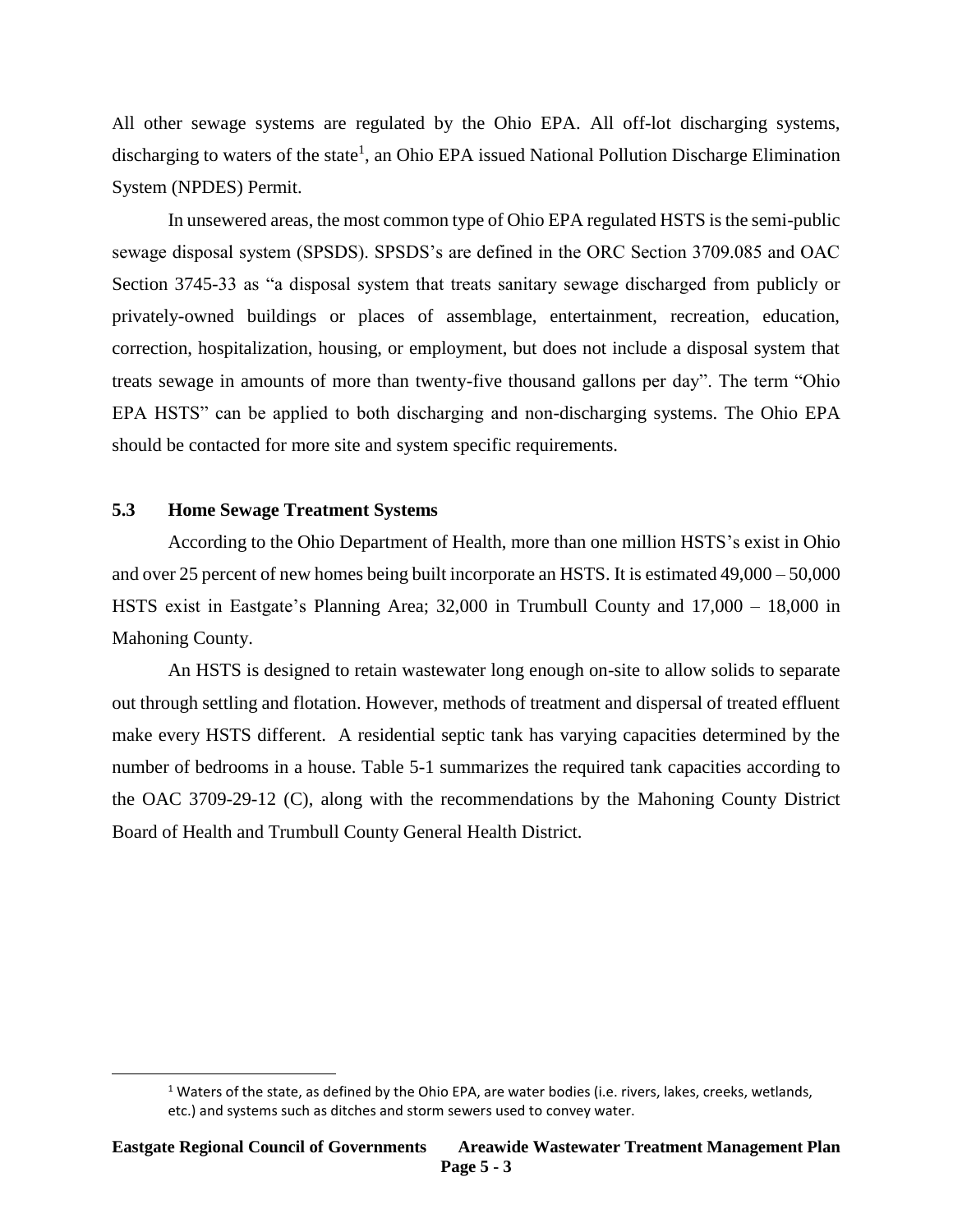| Ohio Department of Health              | <b>Mahoning County District</b> | <b>Trumbull County General</b> |
|----------------------------------------|---------------------------------|--------------------------------|
| Requirements                           | <b>Board of Health</b>          | <b>Health District</b>         |
| $(OAC 3701-29-12)$                     | Recommendations                 | Recommendations                |
| <b>One or Two Bedrooms:</b>            | <b>One to Four Bedrooms:</b>    | <b>One to Four Bedrooms:</b>   |
| 1,000 gallons in one or two            | 2,000 gallons in two tanks or   | 2,000 gallons in two tanks or  |
| tanks or compartments.                 | compartments.                   | compartments.                  |
| <b>Three Bedrooms: 1,500</b>           | <b>Five or More Bedrooms:</b>   | <b>Five or More Bedrooms:</b>  |
| gallons in two tanks or                | 3,000 gallons in two tanks or   | 3,000 gallons in two tanks or  |
| compartments.                          | compartments.                   | compartments.                  |
| <b>Four to Five Bedrooms:</b>          |                                 |                                |
| 2,000 gallons in two tanks or          |                                 |                                |
| compartments.                          |                                 |                                |
| <b>Six or More Bedrooms:</b>           |                                 |                                |
| 2,500 gallons plus an extra            |                                 |                                |
| 250 gallons of tank capacity           |                                 |                                |
| for each bedroom in two                |                                 |                                |
| tanks or compartments.                 |                                 |                                |
| SFOSTS: 1,000 minimum in               |                                 |                                |
| two tanks or compartments              |                                 |                                |
| with at least $2\frac{1}{2}$ times the |                                 |                                |
| daily design flow.                     |                                 |                                |

| <b>Table 5-1: HSTS Tank Capacity Comparison</b> |  |  |  |  |  |
|-------------------------------------------------|--|--|--|--|--|
|-------------------------------------------------|--|--|--|--|--|

\*based on single family dwelling

All septic tank outlets, whether it is a single tank or the last tank in a series, must incorporate an effluent filter device to retain all solids greater than one sixteenth of an inch in size. All filters are required to have device specifications as stated in OAC 3701-29-12 (C)(3) and sized to meet the estimated daily design flow of the HSTS.

# **5.3.1 HSTS System Descriptions**

In Mahoning and Trumbull Counties, septic tanks with leachfields, or soil absorption systems, are traditional and widely recognized systems and used unless site constraints indicate otherwise. In those cases, an aeration or mound system is issued for treatment of wastewater.

Illustrations 5-1 through 5-3, taken from the Ohio State University Extension Fact Sheet: AEX-743-93, provide an overview of a septic system. Incoming wastewater enters the septic tank via an inlet baffle forcing wastewater down into the tank, resulting in the settling of solids and the flotation of lightweight materials (i.e. grease, waxes, etc.). An outlet baffle prevents the scum layer from entering the soil absorption system as clarified effluent traverses into the leachfield system. After receiving effluent, the leachfield filters and disperses it in the soil for treatment. In Ohio,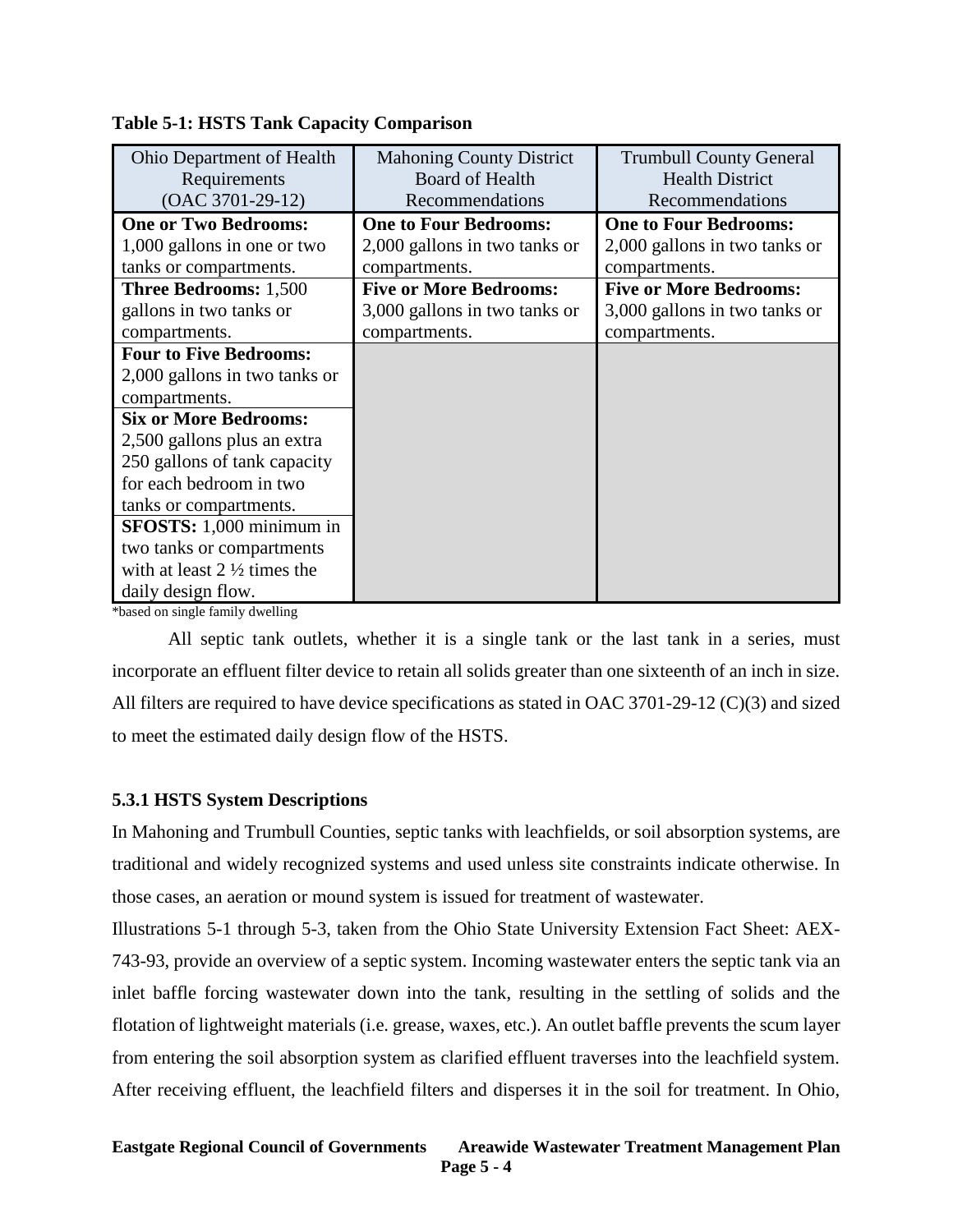leachfields are divided into two sections with a diversion device to alternate the flow of wastewater from one side of the system to the other. This alteration alleviates possible backup problems by allowing one side's pipes to clear out while the other side accepts waste.



#### **Figure 5-1: HSTS Overview Figure 5-2: Septic Tank Cross Section**



#### **Figure 5-**Error! No text of specified style in document.**2:**

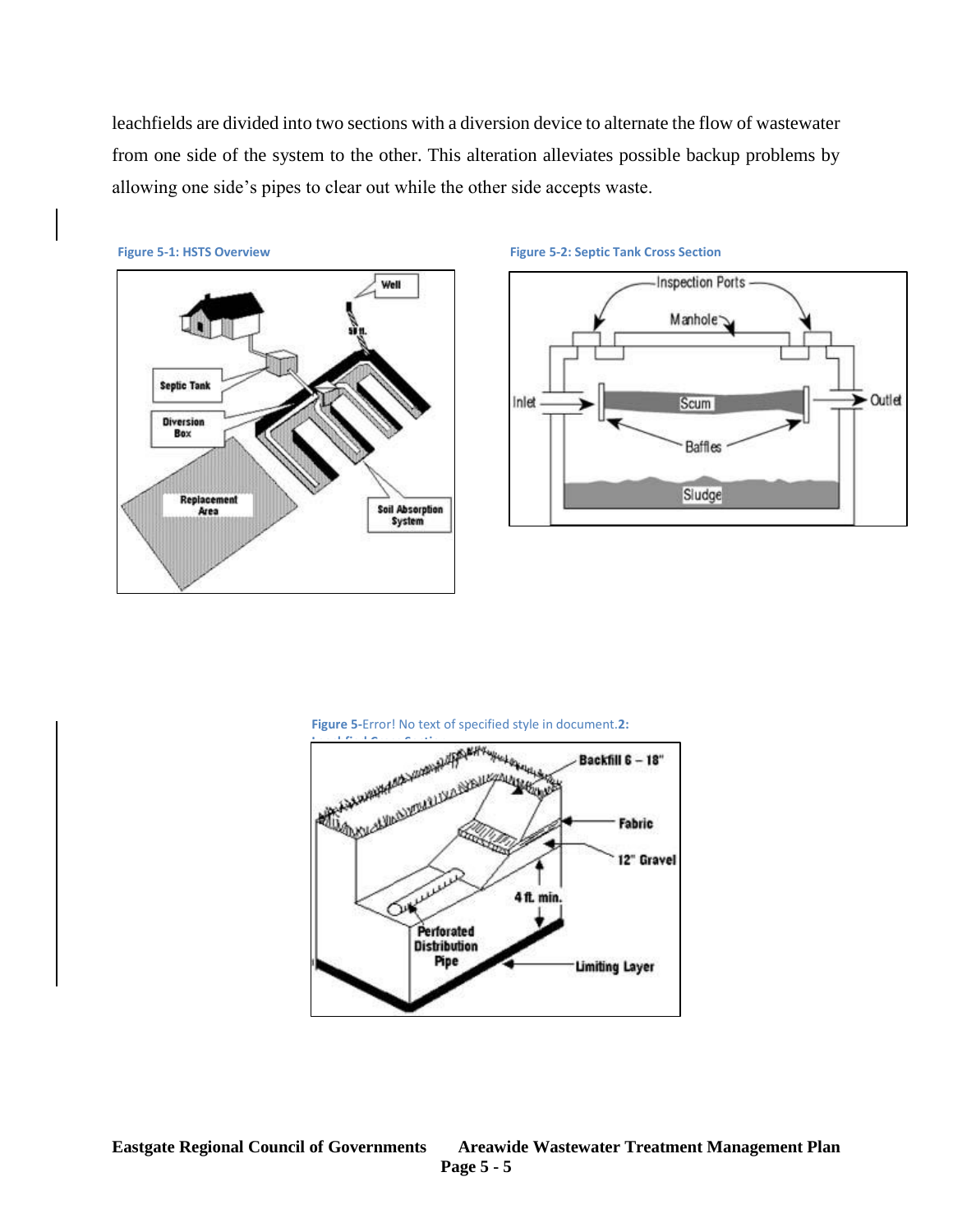Aerobic systems are like traditional septic systems by treating wastewater using natural processes. Some aeration systems include a pretreatment tank or compartment prior to an aeration chamber. Pretreatment for an aeration system is like a septic tank- solids separate out via settling and flotation. Alternatively, aerobic systems require addition of oxygen to treat wastewater. After pretreatment, effluent flows into the aeration chamber where a mechanism injects and circulates air into the chamber via mixing device. Illustration 5-4 shows a cross section of a typical aeration chamber.



**Figure 5-4: Aeration Chamber**

The addition of oxygen supports the growth of bacteria to digest solids. A third, optional settling or filtering chamber may exist to promote settling of excess solids before entering a final disinfecting stage. Effluent treatment for an aerobic system can consist of several methods and includes using a leachfield, sand filter, or disinfection. Sand filters may be used to treat effluent before entering the ground environment. Wastewater pumped out to a sand filter is pumped evenly over numerous layers of sand and gravel, located above or below ground. Purification of effluent is assisted by the natural bacteria existing within the sand. Disinfection, via chlorination or ultraviolet (UV) light is a common effective method to treat effluent before it enters the environment. After disinfection, treated effluent either percolates into the ground or is discharged on-lot to a lake or pond or off-lot to a ditch, stream, pond, or lake.

In many areas of Ohio, soils with shallow depth to limiting substrate layers and a high percolation rate are not compatible with traditional septic systems. For these sites, the local health departments can issue a permit for an ODH approved alternate treatment system such as the mound and drip distribution system. Mound systems are utilized in the planning area, but the pretreatment stage differs by county and can include a septic tank, a trash trap, aerobic aeration system, and/or an effluent filter. After the initial stage(s) the effluent travels into a dosing chamber where a pump delivers the effluent to the mound for distribution in the soil. The mound system uses sand placed on top of natural soil to treat and dispose of septic tank effluent. The depth of sand is determined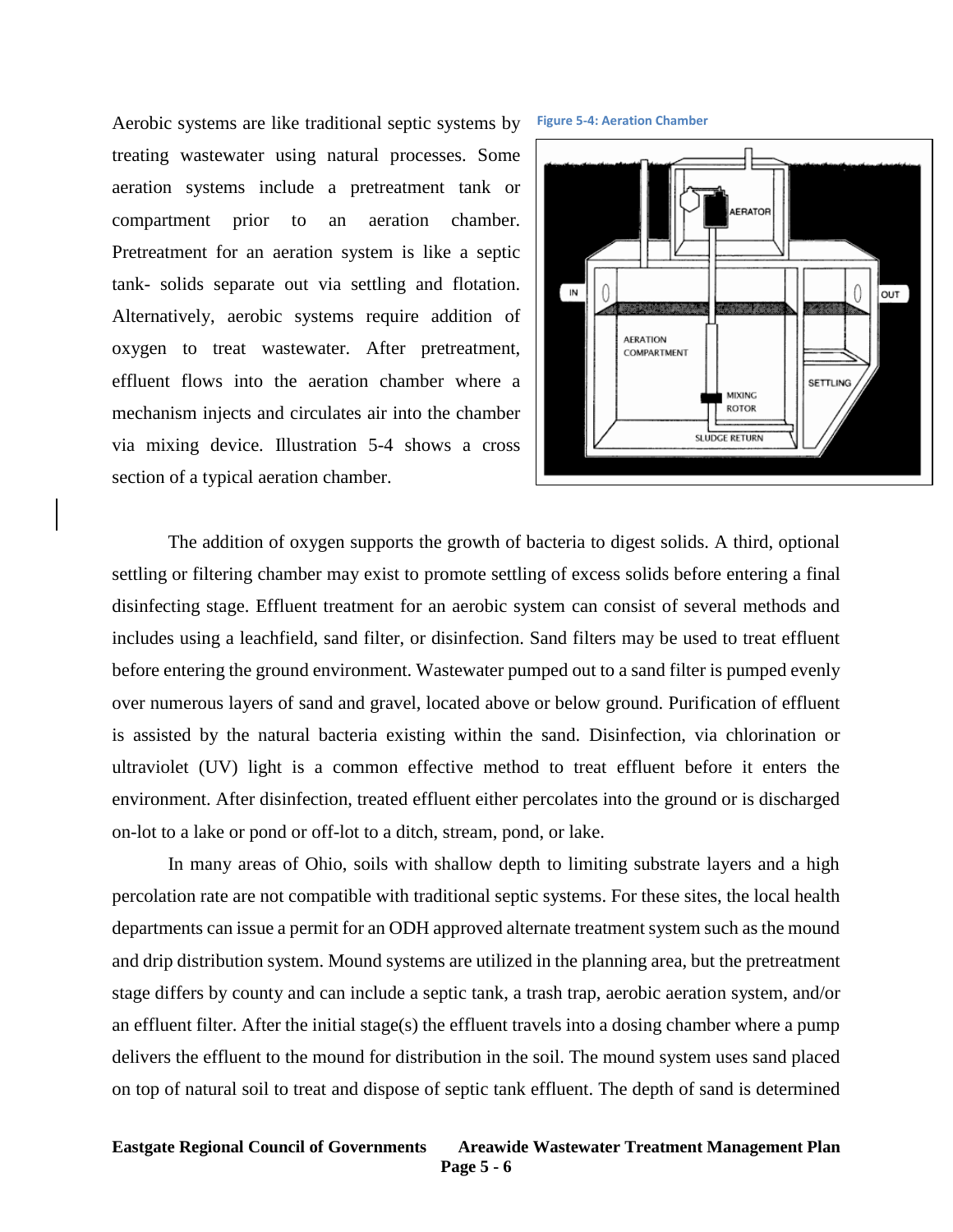by the depth of the natural soil layer above the limiting layer and varies by county regulation due to soil constraints. The distribution pipes are placed on top of the sand layer and a layer of gravel is placed around the pipes. The pipes are then covered with a construction fabric and a layer of soil is placed over the entire mound to allow grass and non-woody plants to grow and prevent erosion.

The drip distribution system is another alternative treatment system used in the region. Drip irrigation systems apply treated wastewater slowly and uniformly through a network of narrow tubes. Wastewater flows through a primary treatment stage to settle out solids and floatable materials via a traditional or aerobic septic system. Primary treatment is followed by a filtration to filter out fine particles to protect the tubing from clogging. Wastewater is then stored until a predetermined volume is reached and is then pumped, under pressure, through the network of narrow tubes that are either at ground surface level or below the ground at a predetermined depth. The wastewater drips slowly out from the tubes through evenly spaced holes. The minimum standards for a drip distribution system are outlined in OAC 3701-29-15 Appendix C.

#### Grey Water Recycling Systems

Grey Water Recycling Systems (GWRS) are used in addition to an HSTS and are defined by OAC 3701-29-17 as "systems that treat and reuse or recycle back into the environment wastewater discharged from lavatories, bathtubs, showers, clothes, washers and laundry sinks that does not contain food or bodily wastes". New to the local health departments, both the Trumbull County General Health District and Mahoning County District Board of Health can issue permits for a type 1 GWRS and require an operation and maintenance permit. A GWRS must meet the same requirements of OAC 3701-29-09 (installation and operation) and 3701-29-10 (designers and site designs) as an HSTS. Should a GWRS malfunction, the owner must immediately divert the water to an HSTS or sanitary sewer when applicable (OAC 3701-29-17 (D7)).

OAC 3701-29-17 (E) limits the total amount of grey water discharging from a system to sixty gallons per day. Reuse of grey water is only permitted for subsurface irrigation during the normal Ohio growing season. Irrigation may include watering of gardens, lawns, landscape plants, and food crops (except root crops) and edible portions exposed to grey water. In addition to an HSTS, installation of a GWRS would reduce loadings and wear and tear on an HSTS.

#### **5.4 Home Sewage Treatment System Failure**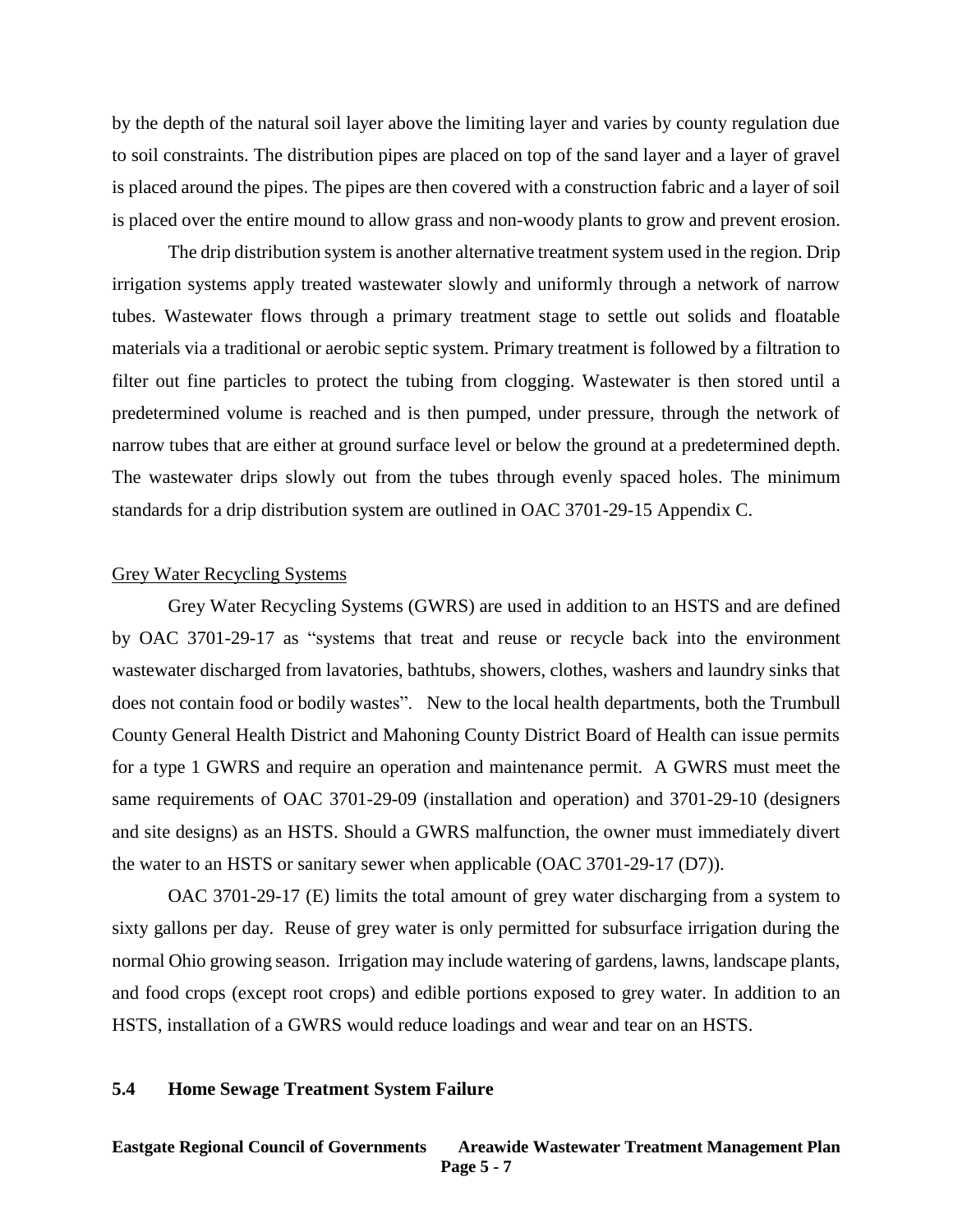Regardless of age, numerous problems and failures with individual HSTS systems have been documented across Ohio. In Eastgate's Planning Area soil suitability, the age of the system, and the establishment of subdivision and environmental regulations are leading causes of system failure.

Soil suitability has become a prevalent failure factor in the region. If effluent cannot percolate efficiently, then it remains in the leachfield and can cause a system backup or improper discharge. Effluent percolates faster in soil composed of sand and gravel than in clay-like soil. Numerous systems in the planning area are old and predate subdivision and environmental regulations. The elevation of a site's water table will also have a direct effect on the percolation of effluent. Other factors that can prohibit the proper HSTS function include:

- Shallow depth to bedrock;
- Slope exceeding 15 percent;
- Frequency in flooding both counties state that an HSTS shall not be placed in a 100-year floodplain (delineated using FEMA maps);
- Improper installation and lack of maintenance (i.e. switching leachfield distribution baffle);
- Excessive water use in the home;
- Change in property drainage (i.e. position of downspouts or rain gutters, or the installation of paved areas that drain excess water to the yard area of the septic system; and
- Failure to pump the septic tank.

Failing septic systems are a nuisance in Mahoning and Trumbull Counties. Inspections of septic systems occur in both counties either prior to the sale of a house, land re-plats, home additions, owner repair request, or if a nuisance report has been filed. According to county health departments, systems with minor problems can continue functioning provided the problem is fixed through maintenance, servicing, or alternative system permit. Systems brought back into compliance require proper documentation of compliance to be submitted to the appropriate board of health.

The Trumbull County General Health District created and approved a "Temporary Home Sewage Nuisance Abatement Policy" on January 17, 2007 for residents currently serviced by HSTSs and receiving sanitary sewers within a ten-year time frame. Sanitary sewer projects slated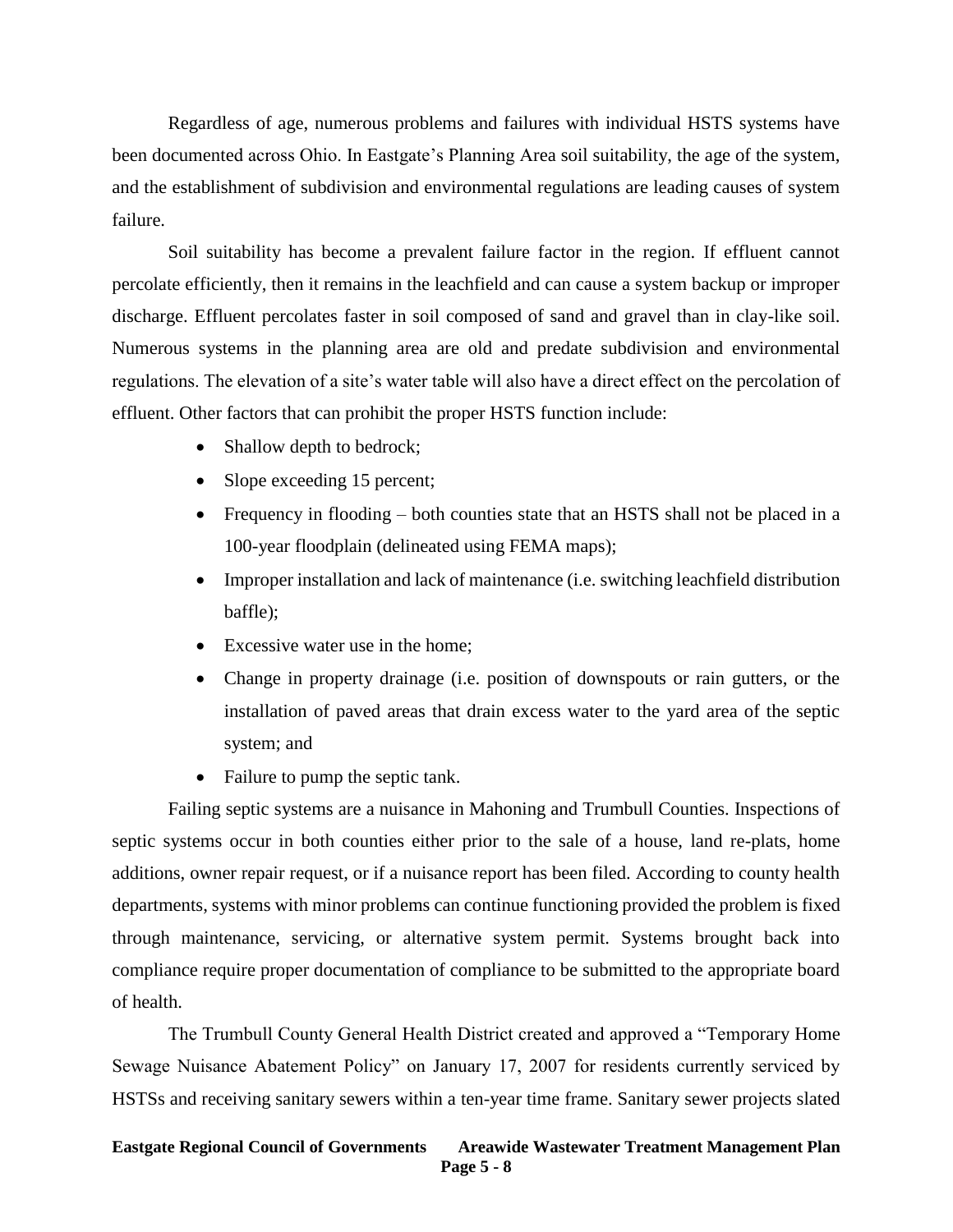beyond ten years are not applicable. This policy allows residents to forgo complete septic system upgrades and to continue utilizing existing systems. In Mahoning County, failing septic systems in areas designated to be sewered within 12 months may be considered for a Board of Health approved holding tank variance and other interim controls. However, once sanitary sewer is accessible, the system must be properly abandoned, and a sanitary sewer tie-in is required.

Both Mahoning and Trumbull Counties continue to address infrastructure needs of communities with areas of concentrated failing septic systems. Along with state and federal governing agencies, the counties continue to secure funds from various sources to provide sanitary sewer service to these areas.

# **5.5 Ohio EPA Regulated Sewage Treatment Systems (RSTSs)**

There are approximately 1,402 RSTSs in the Eastgate planning area: 514 in Mahoning County and 888 in Trumbull County. Of the 514 RSTS in Mahoning County, 18 are Ohio EPA regulated package plants and in Trumbull County 97 of the 888 are Ohio EPA permitted package plants

# **5.5.1 Semi Public Disposal System (SPDS)**

An SPDS is "a disposal system that treats sanitary sewage discharged from publicly or privately owned buildings or places of assemblage, entertainment, recreation, education, correction, hospitalization, housing, or employment, but does not include a disposal system that treats sewage in amounts of more than twenty five thousand gallons per day; a disposal system for the treatment of sewage that is exempt from the requirements of ORC section 6111.04 pursuant to division (F) (6) of that section; or a disposal system for the treatment of industrial waste<sup>32</sup>. A nondischarging SPDS generally includes two septic tanks followed by either a leaching tile field or a mounded subsurface sand filter followed by an evapotranspiration tile field. A discharging SPDS generally includes a package aeration plant followed by surface sand filters, chlorination and dechlorination facilities. However, older models constructed prior to the early 1970's or systems that have malfunctioned may discharge effluent quality that does not meet water quality standards. The regulation of these systems falls upon the Ohio EPA although most of these systems currently lack an NPDES permit. The local health department, through contract with the Ohio EPA, inspects

 $\overline{\phantom{a}}$ 

<sup>2</sup> OAC 3745-33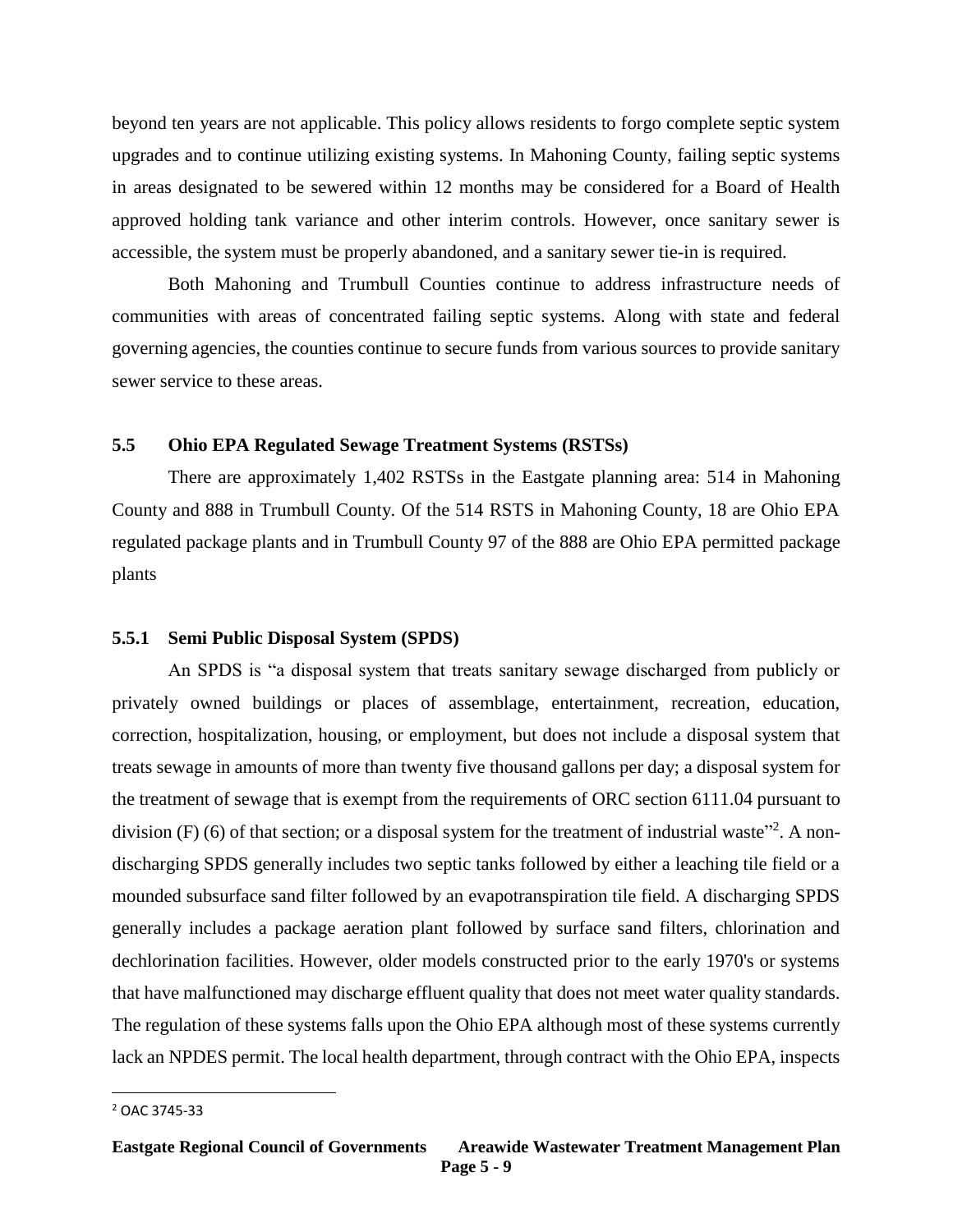these systems and record and maintain inspection results. Through this cooperation, the Ohio EPA can gather more state-wide information about Ohio's SPDSs and identify those systems functioning without the owner of the system having to acquire an NPDES permit.

On May 31, 1984 House Bill (HB) 110 amended sections 3709.085 and 6111.01 of the ORC. HB110 allows local boards of health the authority to perform, via a contractual agreement with the Ohio EPA, operation and maintenance, education, inspections and informal enforcement on SPSDSs treating sanitary only flows of 0-25,000 gpd throughout their respective jurisdiction. Local health departments annually inspect SPSDS and RHSTS facilities for compliance with Ohio's water pollution control laws and regulations. In the event an SPSDS is found in violation of Ohio's water pollution laws, a notice of violation is generally sent to the Ohio EPA for enforcement as done by the Mahoning County District Board of Health. Taking enforcement a step further, the Trumbull County General Health Department adopted a county-wide program in which enforcement is resolved through the health department. Applicable inspection fees are paid by the facility to the respective local health department, but include one exception, "recreational vehicle park, recreation camp, or combined park-camp that is licensed under ORC Section 3729.05 or at any manufactured home park that is licensed under ORC Section 3733.03"<sup>3</sup>.

 $\overline{\phantom{a}}$ 

<sup>3</sup> ORC Section 3709.085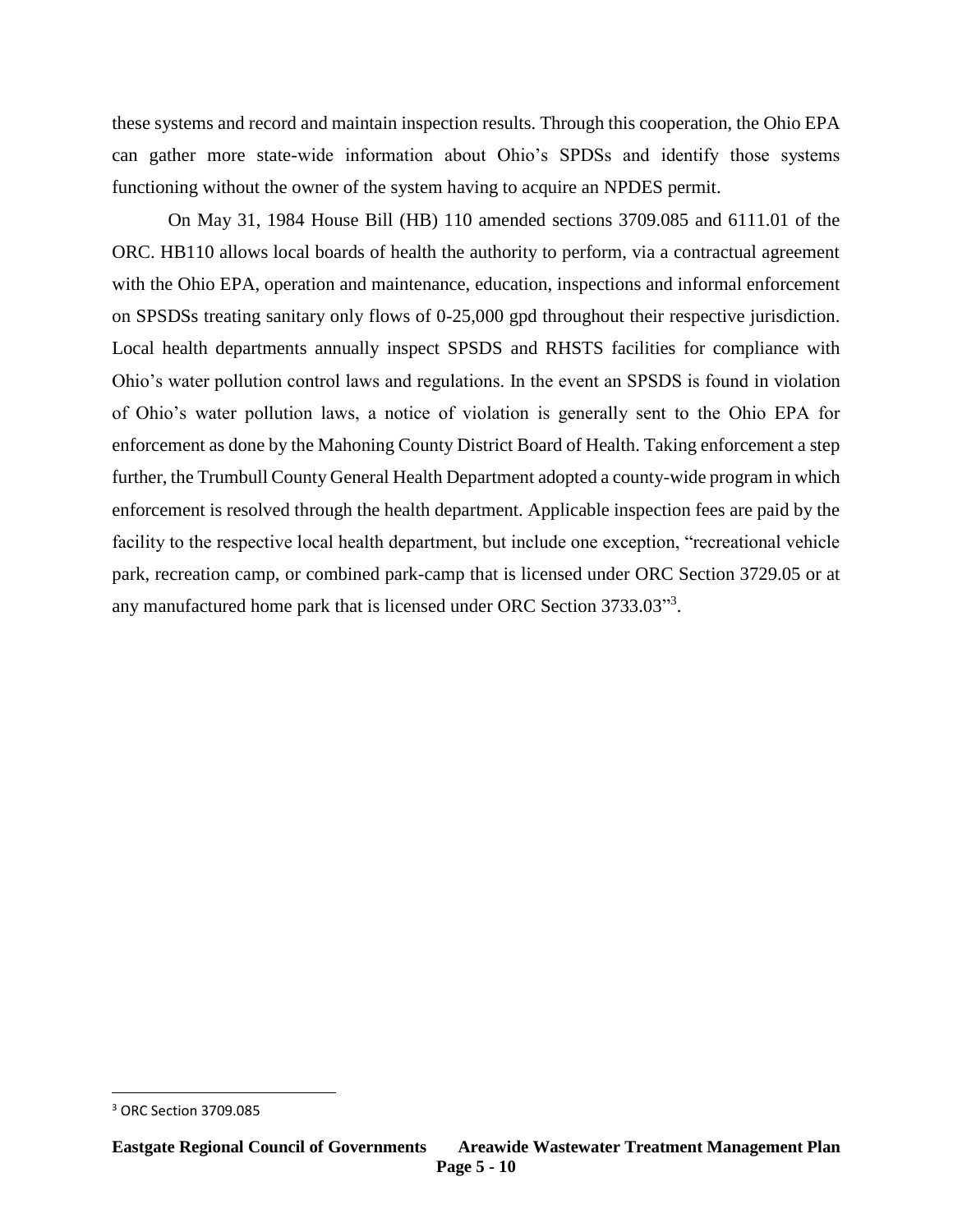#### **5.5.2 Package Plants**

A package plant is a prefabricated, discharging treatment facility typically treating wastewater volumes less than 100,000 gpd. An extended aeration system is a typical system utilized in Mahoning and Trumbull County. With this system, incoming wastewater is initially screened to remove large suspended solids. Solids not caught in this process are ground to reduce the particle size. Wastewater continues flowing into an aeration chamber where, like the home aeration system, oxygen is added to the microorganisms. If the flow is required to be regulated, wastewater will pass through equalization tanks to regulate peak wastewater flows before proceeding to the aeration chamber. After leaving the aeration chamber, the mixed liquor (the combination of wastewater and microorganisms) flows into a clarifier where microorganisms settle to the bottom and a portion of them are pumped back into the wastewater at the beginning of the process. This returned material is called return activated sludge, while the material that is not removed is called waste activated sludge. The waste activated sludge is removed from the treatment process and is disposed of. The clarified water is sent over a weir and into a collection channel prior to entering the dosing chamber and sand filters. Prior to discharge, disinfection of wastewater is carried out by either chlorination/dechlorination or UV technology.

Problems with extended aeration plants can generally be traced to improper operation, maintenance, or management of the system. The following is a list of some advantages and disadvantages:

## *Advantages:*

- Package plants are staffed on limited time scale;
- Package plants are easy to install as they usually come preassembled and are mounted on a concrete pad or above or below grade; and
- With proper maintenance, systems are generally odor free and perform well and meet effluent quality standards.

## *Disadvantages:*

- Extended aeration plants do not achieve denitrification or phosphorous removal without additional processes;
- There is limited flexibility in the systems adapting to effluent criteria due to regulatory changes;
- The extended aeration process increases energy demand; and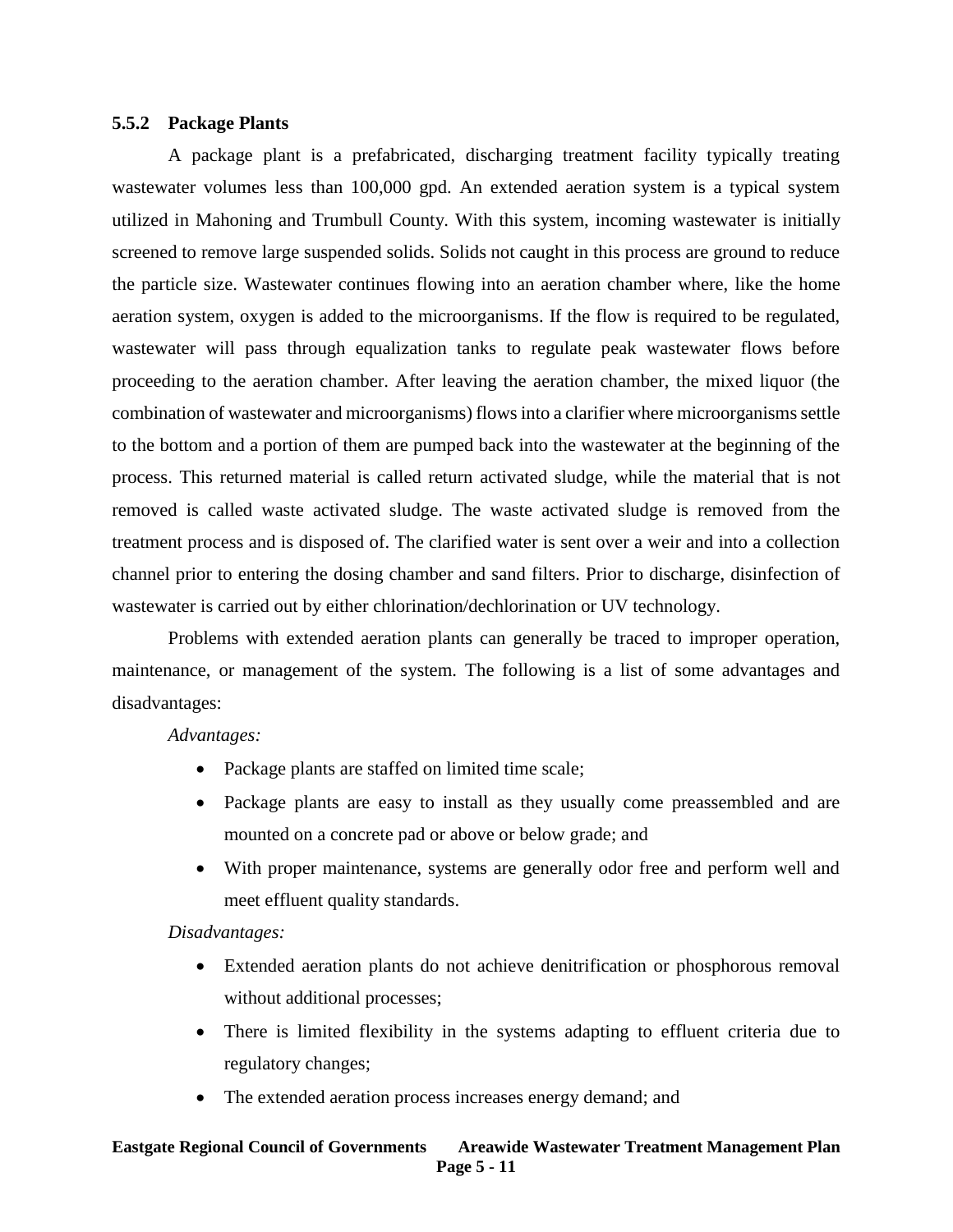• Require a year-round flowing stream which allows water quality standards to be maintained with the treated discharge.

Both on-site non-discharging and discharging RHSTSs are regulated by the Ohio EPA and may be considered for approval provided a detailed plan of the system is certified by a professional engineer (P.E.), a Permit-To-Install is approved by the Director of the Ohio EPA, the plans have been through an anti-degradation review, and a NPDES permit has been issued to a proposed discharge to Waters of the State. **All applications must conform to the AWTMP.**

### **5.5.3 National Pollution Discharge Elimination System (NPDES)**

Under the jurisdiction of local health departments, HSTSs are approved and installed based upon site conditions. In cases where leachfield systems are not applicable, off-lot discharging systems may be acceptable allowing the discharge of wastewater treatment system effluent into a nearby waterway. Under the Clean Water Act, a receiving stream is protected by an NPDES permit which is required of all point sources. The NPDES permit creates a means of operating, monitoring, reporting, and sets numerical limitations on the amount of specified pollutants authorized for discharge. The Ohio EPA issues two types of NPDES permits: individual and general. An individual NPDES permit is unique to each facility. The individual permit set limitations on pollutants based on the applicant's operations, type and amount of discharge, receiving stream and other factors<sup>4</sup>.

Ohio EPA has issued two general National Pollutant Discharge Elimination System (NPDES) permits for select new and replacement discharging household sewage treatment systems. Though effluent limitations, monitoring, record keeping and siting criteria for the two permits are identical, implementation or the determination of coverage under the applicable general NPDES permit is different.

General NPDES permit OHK000002 allows the local board of health where the household sewage treatment system is being located to determine eligibility or coverage under the permit. Under the conditions and criteria of general NPDES permit OHL000002, Ohio EPA will be responsible for making this determination. Under Ohio Revised Code 3718 (Amended Substitute House Bill No. 119), Ohio EPA was required to develop a general NPDES permit (Permit OHL000002) process that did not require the local board of health to enter into an MOU to

 $\overline{\phantom{a}}$ 

<sup>4</sup> Of Ohio EPA Division of Surface Water, "Types of NPDES Permits"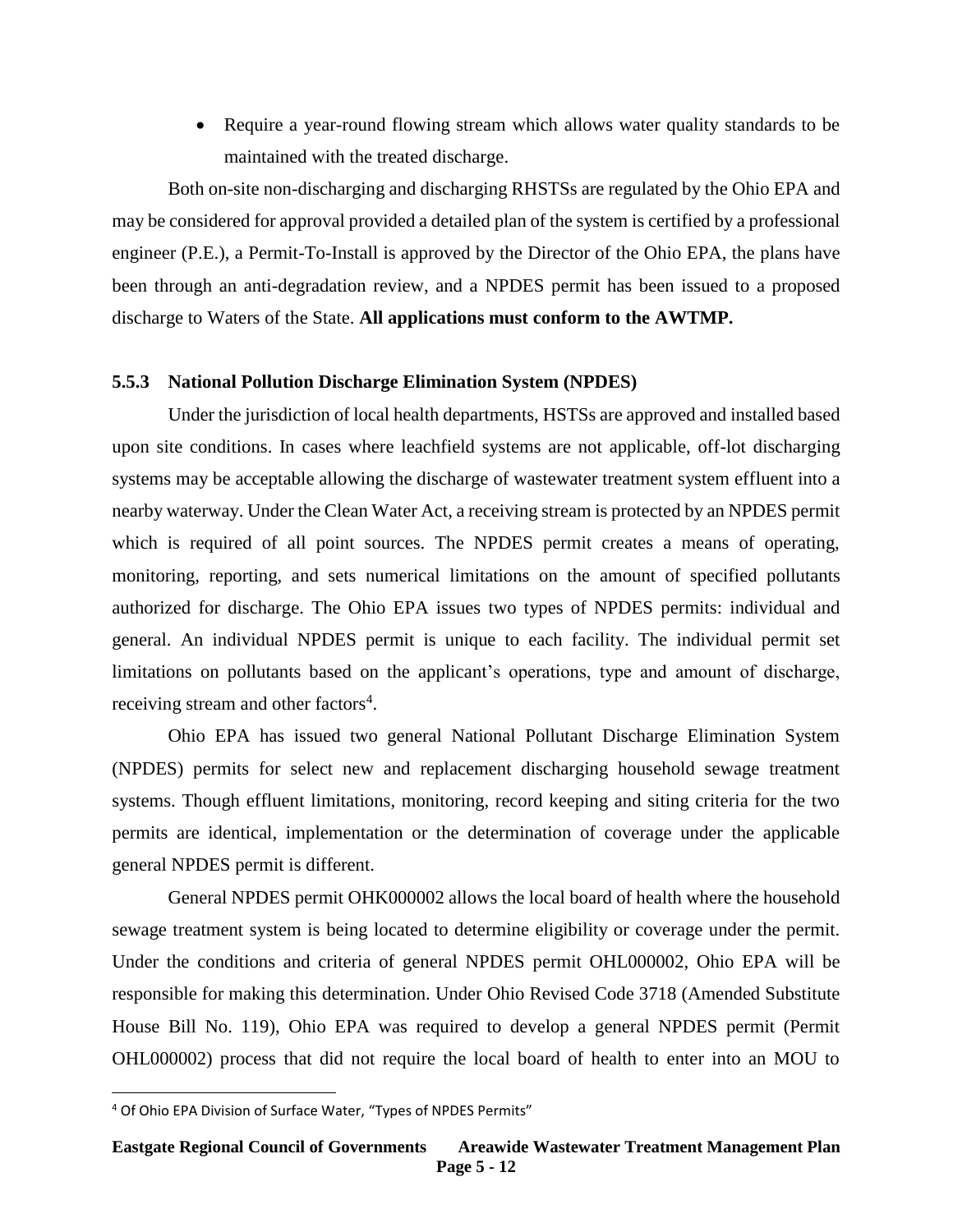determine coverage under a general NPDES permit. Under the provisions of this general NPDES permit, Ohio EPA will evaluate projects to determine eligibility after a Notice of Intent (NOI) is submitted for a project.

In either case, coverage under the general NPDES permits cannot be granted if the residence can be served by an onsite soil absorption system or connected to sanitary sewers and only the local board of health can make this determination. Therefore, any residence or property owner should first contact the local board of health to determine the proper course of action.

#### **5.6 Impacts to Water Quality**

Inadequate sewage treatment impacts surface water as well as ground water quality. The three primary pollutants in raw sewage are nitrates, phosphates, and parasitic organisms. Total coliform is used as an indication that other, potentially harmful bacterium may be present within the water. Fecal coliform is a standard measure of microbial pollution and is an indicator of disease potential of a water source. When water tests positive for total coliform, a second test is performed to determine whether Fecal coliform or E. coli is present. These two bacteria may be the result of human or animal waste.

Due to the nature of nonpoint sources, the source of E. coli is hard to determine. All the regions' watersheds are impaired due to bacteria from sources such as failing septic systems. Watersheds such as the Grand River, Little Beaver Creek, Mill Creek, and Yellow Creek have endorsed watershed action plans identifying bacteria as a cause of water quality impairment. Each plan identifies probable sources (i.e. failing septic systems) and provides best management practices for watershed communities and governing officials to implement. These practices were developed with input from the respective county health departments.

#### **5.7 Domestic Septage Disposal**

HSTS's failure can be attributed to many factors, one of which is lack of homeowner education regarding their system and the maintenance required to keep the system functioning properly. The 2015 rules, specifically OAC 3701-29-19, established an O&M program for every HSTS and GWRS system in the county and mandates system owner education in compliance with ORC 3718.02 (A)(7). Under the program, both health departments are required to develop a record system to retain: any O&M monitoring, service contract, sampling, inspections, pumping, required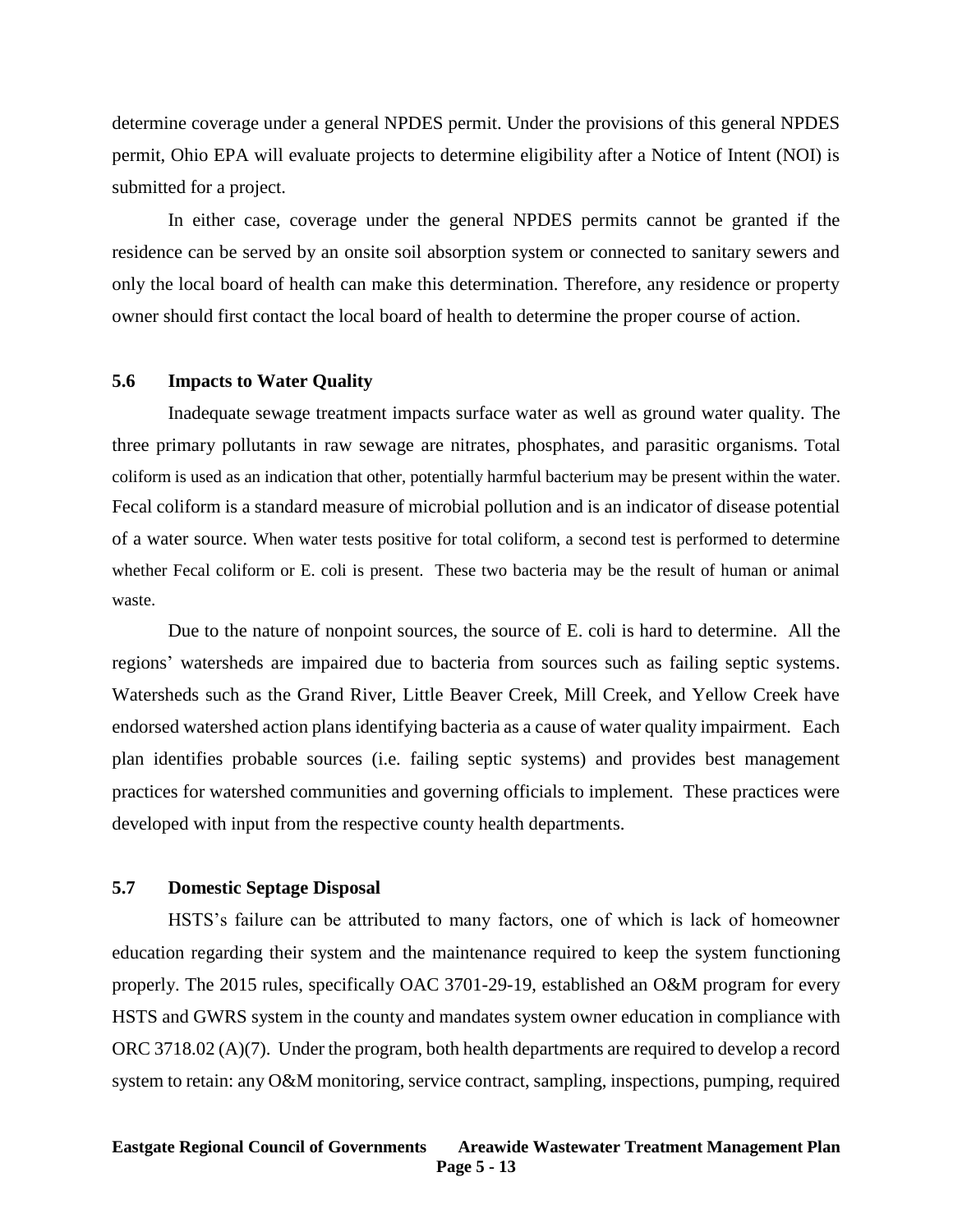permit reporting. All HSTSs installed after January 1, 2007 are to be included in the program, while the local health departments are to establish an O&M time line and process to phase in prior installed systems.

The cost of repairing and/or replacing a failing septic system is costly. However, maintenance such pumping the septic tank when the tank is 1/3 full of scum/grease, liquid, and sludge, or eliminating a garbage disposal can help alleviate waste loads on a system and prolong its useful life. The Ohio State University Extension has produced Fact Sheet AEX-740-98, "Septic Tank Maintenance", recommending the frequency at which a septic tank should be pumped based on the tank size and number of people within a household.

The disposal or treatment of septage from HSTS's is regulated under the U.S. EPA's Part 503 provision, "Standards for the Use or Disposal of Sewage Sludge". This provision establishes a list of acceptable options for state and local health departments to consider. Disposal methods include:

- Discharge to an accepting licensed Wastewater Treatment Plant;
- Land Application;
- Discharge to an approved waste lagoon or drying bed;
- Discharge to a permitted incinerator; and
- Discharge to a permitted sanitary landfill that has a Permit-To-Install authorization to accept such waste.

In both Mahoning and Trumbull Counties, HSTS service providers are required to hold valid registrations issued by the respective local health department and are required to be renewed on an annual basis. The registration can be suspended or revoked by the health commissioner if the provider is found to be in violation of the respective county's Septage Disposal Rules. In addition, providers are required to keep records of each septic tank pumped and the volumes removed and submit the records to the appropriate local health department.

The methods of disposal vary by County. Trumbull County only allows disposal via an Ohio EPA NPDES Permitted Publicly Owned Wastewater Treatment Plant (WWTP). Currently, only the City of Warren WWTP is an approved septage receiving facility. Mahoning County has three septage receiving facilities: Campbell, Struthers, and Boardman WWTPs.

#### Land Application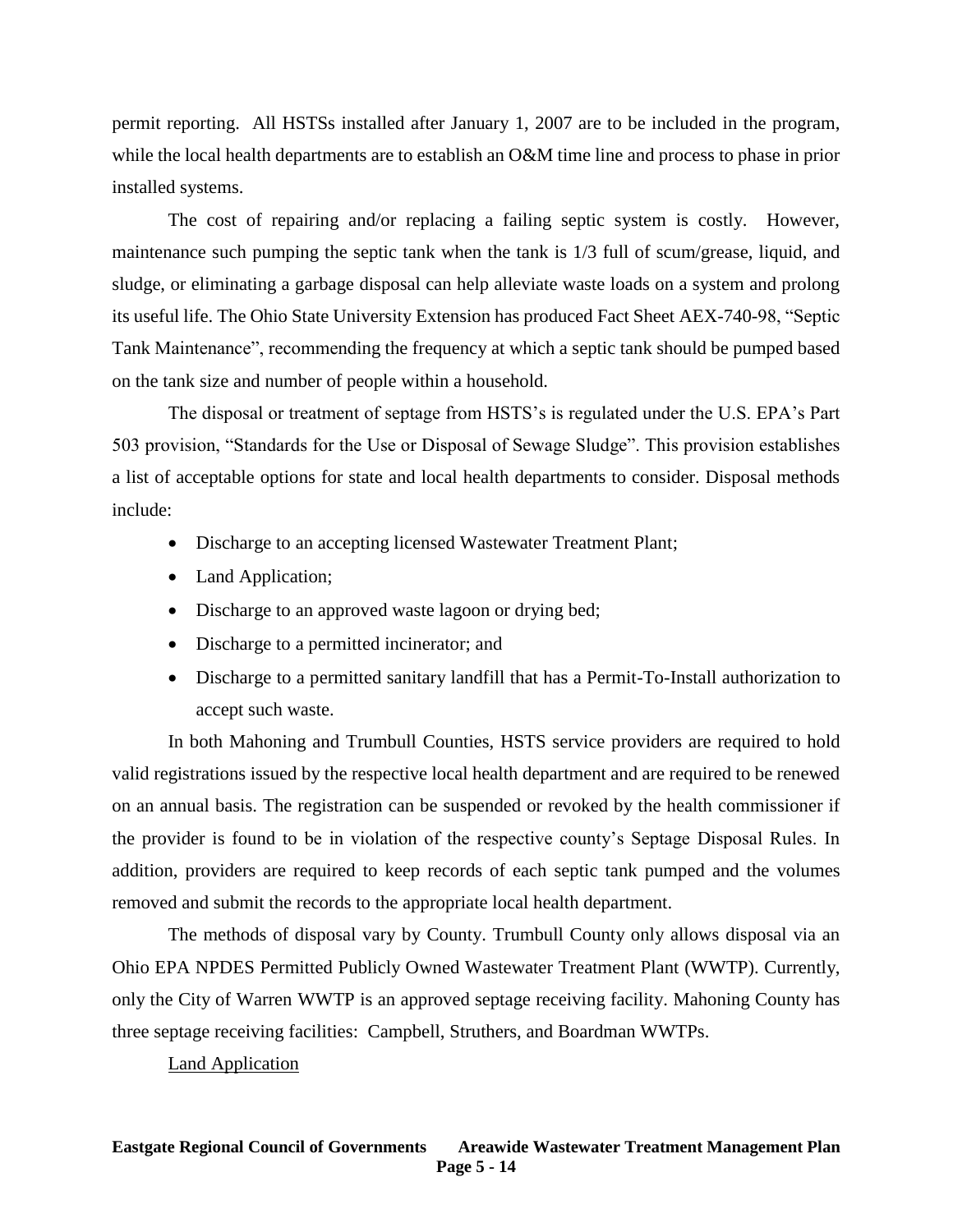Land application of treated sewage is a process that reuses treated sewage in a manner that reduces or eliminates the discharge of pollutants into the waters of the state. Generally, land application is done by spray irrigation and is applied to farmland. However, other application areas can include golf courses and recreational fields.

Land application follow the laws outlined in OAC section 3701-29-20 and OAC section 3745-29-20. The Ohio EPA requires that the PTI for a land application system and to land apply septage needs a land application management plan.

A site cannot be utilized for land application without prior approval from the health commissioner. Prior to approval, the political subdivision in which the site is located is notified, a site inspection is conducted by the health commissioner, and a fee established by the board of health. The land applier must state that he/she is applying only domestic septage to the proposed land. Adopted from "Part 503", the land applier must notify the land owner of the following harvesting restrictions<sup>5</sup>:

- Food crops with harvested parts that touch the surface and are totally above the ground (i.e. melons, tomatoes, cucumbers, etc.) shall not be harvested for 14 months after application of domestic septage;
- Food crops with harvested parts below the surface (i.e. potatoes, onions, etc.) shall not be harvested for 20 months after application of domestic septage when the domestic septage remains on the land surface for four months or longer prior to incorporation into the soil;
- Food crops with harvested parts below the surface (i.e. potatoes, onions, etc.) shall not be harvested for 38 months after application of domestic septage when the domestic septage remains on the land surface for less than four months prior to incorporation into the soil;
- Animal feed, fiber, and those food crops that do not touch the soil surface (i.e. corn, apples, peaches, wheat, oats, etc.) shall not be harvested for 30 days after application of domestic septage; and
- Turf grown on land where domestic septage is applied shall not be harvested for one year after application of domestic septage when the harvested turf is placed on either

 $\overline{\phantom{a}}$ 

<sup>5</sup> Mahoning County District Board of Health, "Regulation of Servicing and Disposal of Septage", Section 4.3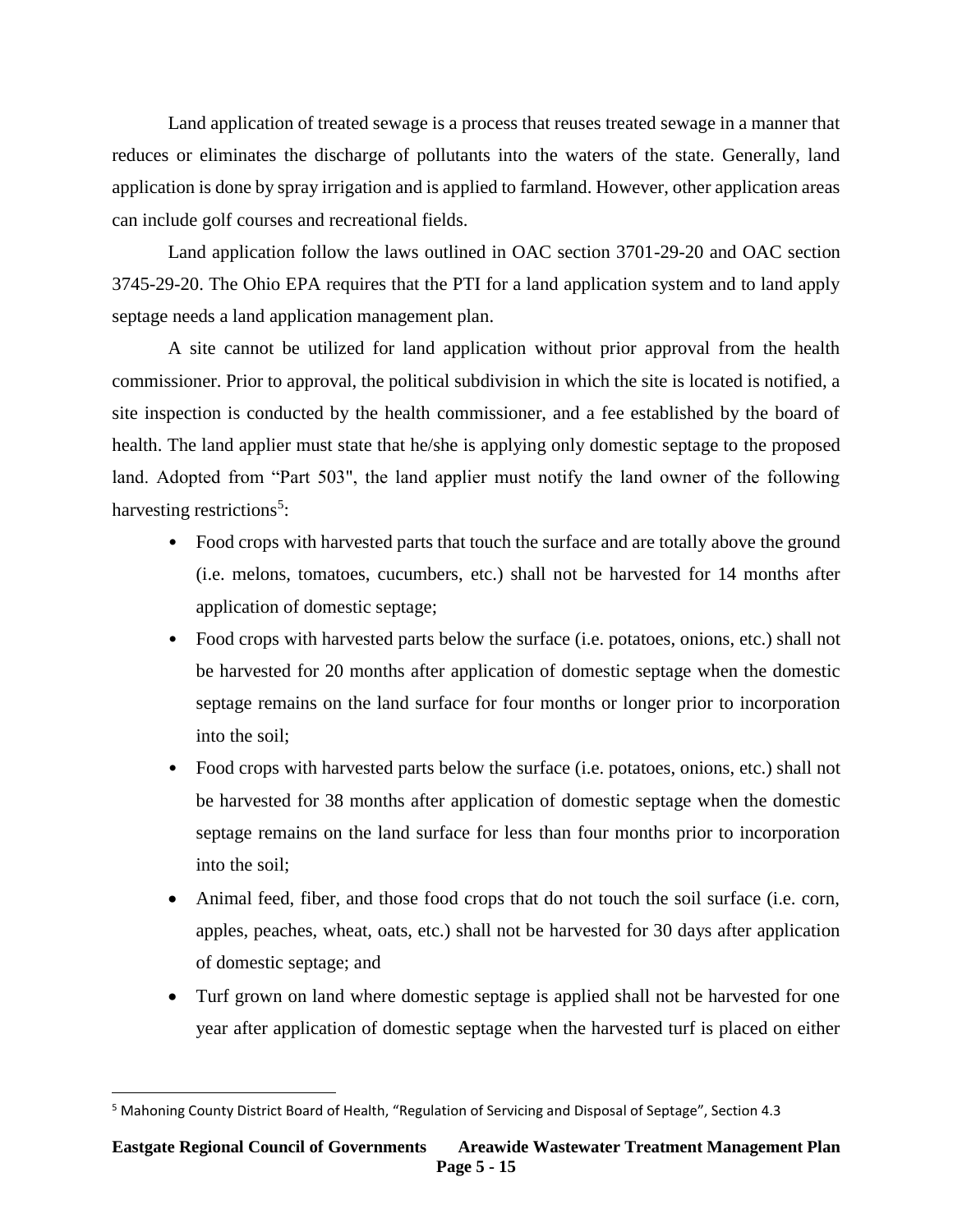lawn or land with a high potential for public exposure, unless otherwise specified by the board of health.

Due to the fact land application has a tendency of forming a nuisance to the surrounding environment, a series of isolated distances have been established<sup>6</sup>:

- Field drainage swale, wet weather streams, intermittent streams, open field drain tile -33 ft;
- Lakes, ponds, rivers, creeks 500 feet, unless specified otherwise;
- Occupied dwellings 500 feet;

 $\overline{\phantom{a}}$ 

- Potable water supplies (i.e. wells, cisterns) 500 feet; and
- Property lines, roads, and streets- 50 feet.

Lagoons or holding ponds are used as an alternative storage method if the capacity of spreading or saturation has been affected by heavy rainfall, snow, or other weather conditions. According to county regulations, the facilities are to be built to prevent surface water runoff, ground water contamination, and nuisance conditions while the septage is being stored or retrieved for land application.

As per Trumbull County's addendum to OAC 3701-29-20(A), the Trumbull County Board of Health prohibits land application of septage. All sewage, removed by sewage haulers, is to be disposed of at a licensed sewage treatment facility. Mahoning County permits land application and has several active sites.

# **5.8 Regulation and Management of On-Site or Decentralized Wastewater Treatment Systems**

A majority of the responsibility of regulating residential on-site sewage treatment systems rests with the Ohio Department of Health (ODH), ODH's Public Health Council, and the local health department. The local health department can further refine rules to engage stricter standards and is responsible for enforcement and the development of maintenance programs. The Ohio EPA provides initial review of plans for certain development types. The following paragraphs briefly

<sup>&</sup>lt;sup>6</sup> Mahoning County District Board of Health, "Regulation of Servicing and Disposal of Septage", Section 4.14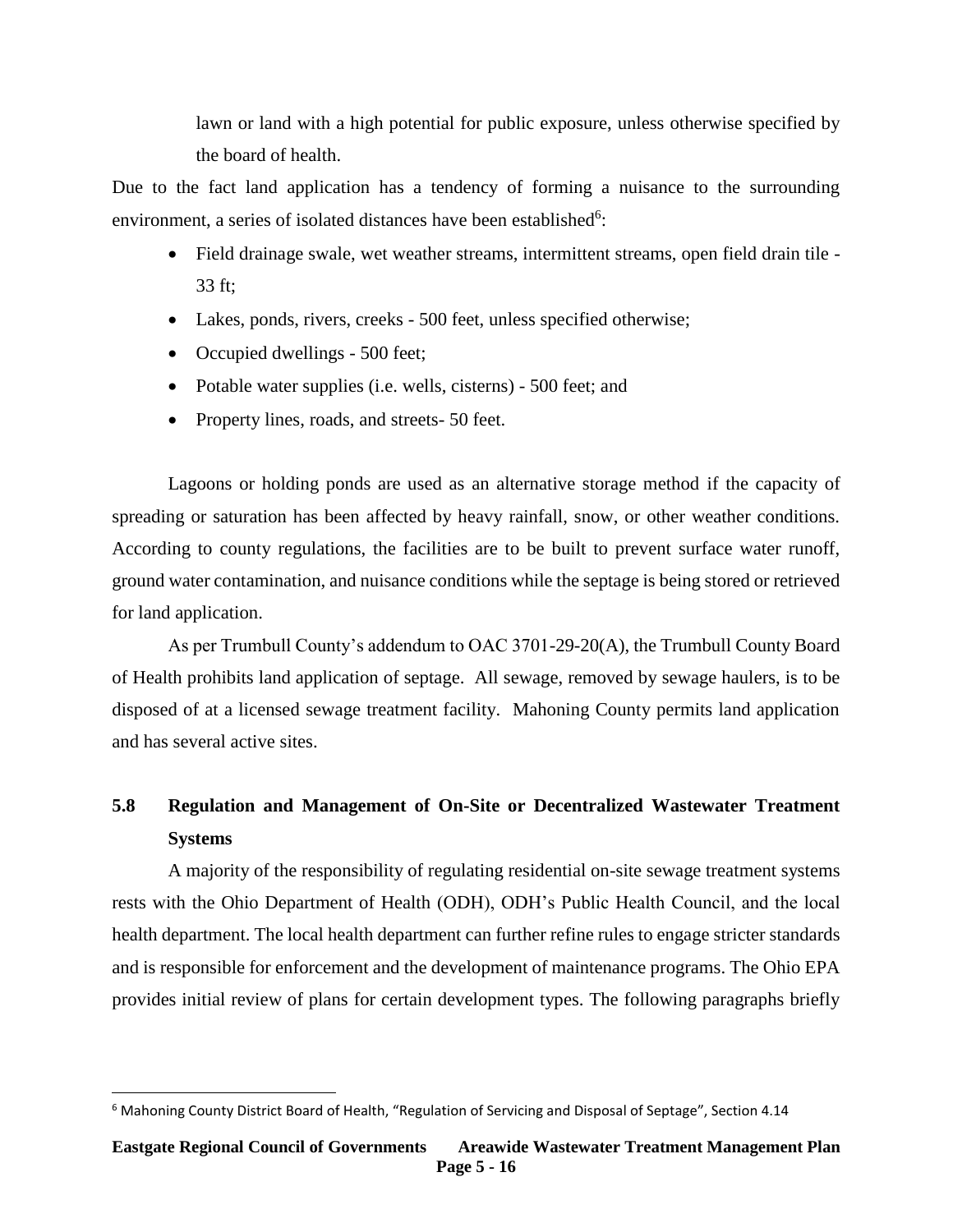explain the roles of the agencies in their regulating and management of on-site sewage treatment systems.

#### Ohio Environmental Protection Agency (Ohio EPA)

The Ohio EPA initially reviews wastewater treatment options in the unsewered areas of the planning area that do not involve one, two, or three-family dwellings as authorized under the ORC, Sections 6111.44 and 6111.45. The Ohio EPA reviews the wastewater design plans of new commercial, industrial, and institutional facilities in addition to and any expansion plans of existing structures.

### Ohio Department of Health (ODH)

Regulation of HSTSs and SFOSTS's are two programs the state department oversees. Under ORC 3718 and OAC Section 3701-29, ODH has the authority to regulate one, two, or threefamily dwellings. However, the department's role in managing and regulating household sewage treatment systems is best described by taking a closer look at its rule making bodies, the Public Health Council and Technical Advisory Committee.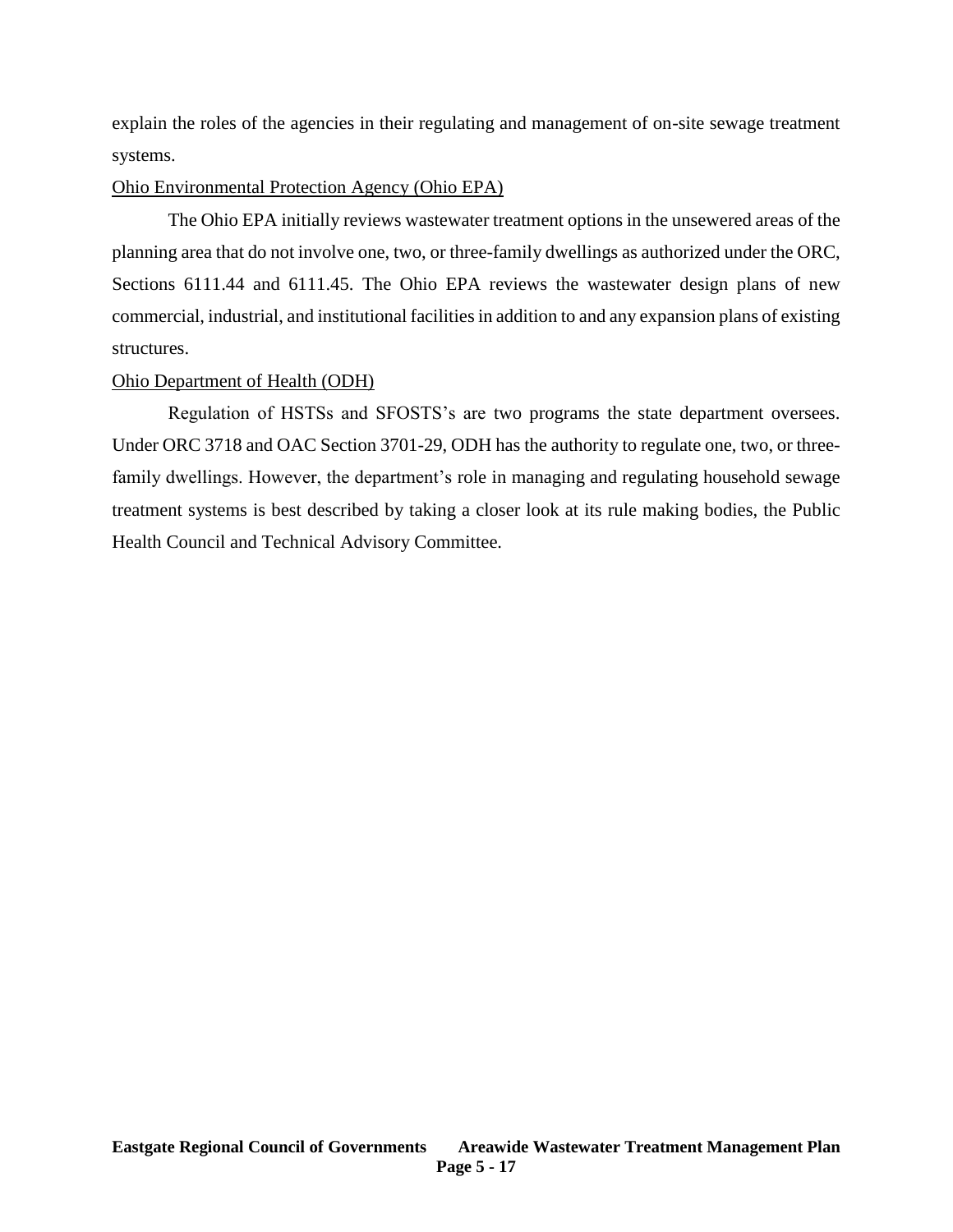#### Technical Advisory Committee

Members of ODH's TAC are appointed by the director and consist of representatives from educational institutions, public health professionals, and members of the wastewater industry, soil scientists, engineers, and a designee from the ODH. The Technical Advisory Committee (TAC) aids in developing standards and guidelines to assist the Director in approving or disapproving systems or related components differing in design and function from those mentioned in the sewage regulations. The committee makes recommendations to the Director for the approval or disapproval of such systems or components and functions under authority provided by ORC Sections 3718.03 and 3718.04.

#### Public Health Council

A seven-member council comprises the rule-making arm of ODH. The Council adopts, amends, or rescinds rules applicable to public health and forms them into laws. According to ORC Chapter 3701.34, the Council "...prescribes by rule the number and functions of divisions and bureaus and the qualifications of chiefs or divisions and bureaus within the department" and "considers any matter relating to the preservation and improvement of the public health and advises the director thereon with such recommendations as it considers wise". However, the Council does not have executive or administrative duties.

Rules created by the Council are filed with the Secretary of State Legislative Services Commission Joint Committee on Agency Rule Review (JCARR) and the office of Small Business. Following JCARR's procedures, subject to ORC 119, a public review and hearing on the proposed rule must be carried out. Once the public review period has expired the rule is heard by JCARR and is sent to those on the Council's mailing list and to local health departments if passed.

In October of 2006, the council adopted new sewage treatment system rules in January 2007 to update the 30-year-old regulations. The new rules created stricter requirements for installers, service providers and pumpers, system approval and installation, and included rules for small flow on-site sewage treatment systems compatible with the Ohio EPA's rules. However, Substitute HB 119, passed in July of 2007, suspended the new rules so "*further work and research will be done to assess the available technologies, consider the current types of systems and rates of failure across Ohio and determine the best ways to ensure that future systems achieve treatment of sewage to protect the public health, the environment, and homeowners' investment in their*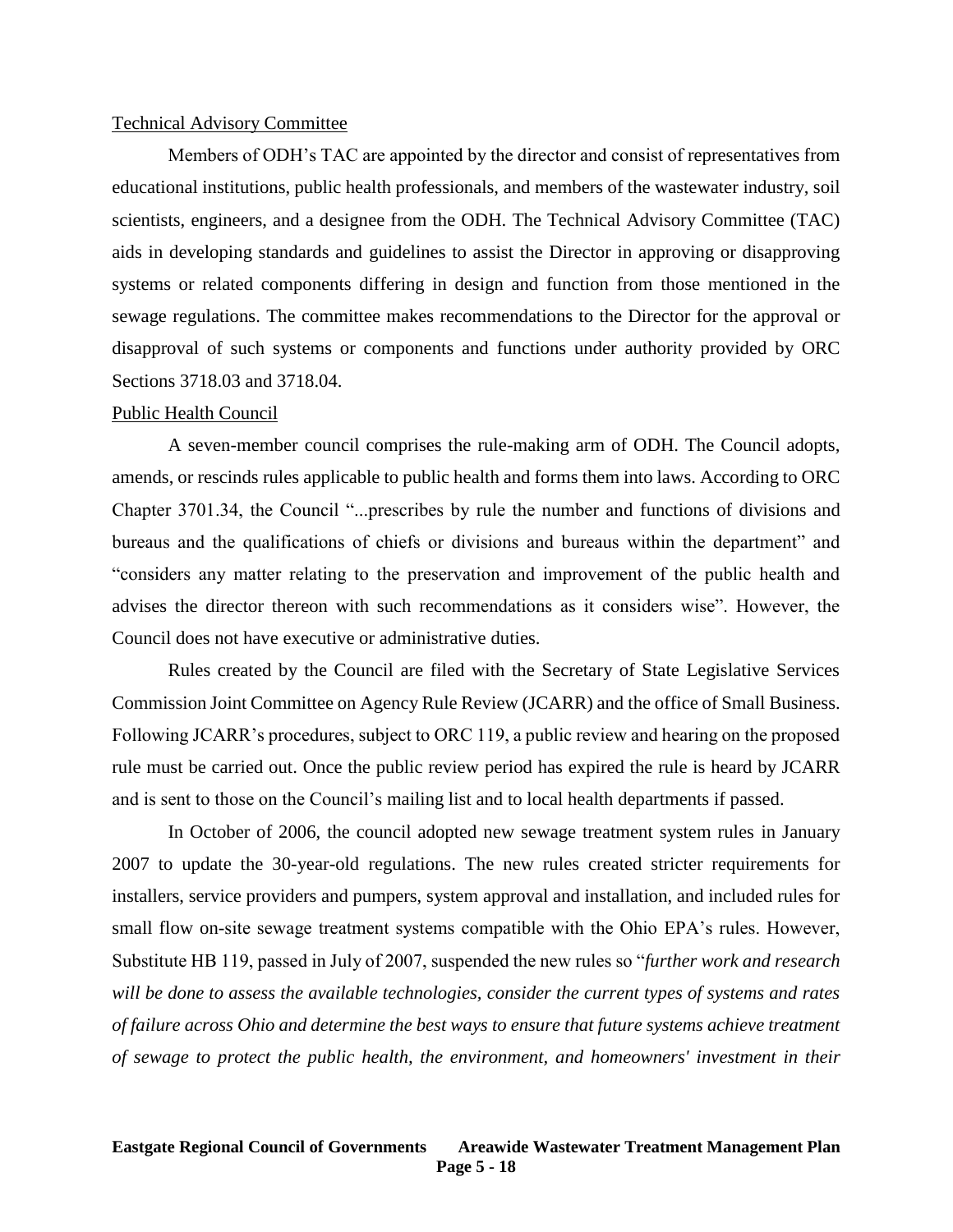property in a cost effective manner<sup>"7</sup>. The previous, 1977 rules became effective again and local health departments were encouraged to develop more stringent or detailed rules during the interim period that followed. From 2010 until 2014, the regulations underwent revisions, until finally reaching the current language.

# Local Health Departments

On a county-wide level, Household Sewage Treatment Systems for single, two, and threefamily dwellings are regulated under OAC Section 3701-29, through the management of the local health department via the ODH. Local health departments are required to enforce the code, investigate nuisance complaints, and perform mandated inspections. Further demonstrating their authority is ORC Section 3709-21, which states:

*"the board of health of a general health district may make such orders and regulations as are necessary for its own government, for the public health, the prevention or restriction of disease, and the prevention, abatement, or suppression of nuisances. Such board my require that no human, animal, or household wastes from sanitary installations within the district be discharged into a storm sewer, open ditch, or watercourse without a permit therefore having been secured from the board under such terms as the board requires....all orders and regulations not for the government of the board, but intended for the general public, shall be adopted, recorded, and certified..."*

Backed by OAC 3701-29, local health departments have the duty of approving HSTS systems for individual dwellings and subdivisions, and registering installers and septage haulers. In unsewered areas, should sewer become accessible, local health departments mandate homeowners to tie into the system in accordance with their regulations<sup>8</sup>.

Local health departments have authority over proposed subdivisions within their respective counties. Under OAC Section 3701-29-08, plans for a proposed subdivision must pass through the local health department. Under Section 3701-29-08 (A), an HSTS cannot be installed unless it has been deemed impracticable or inadvisable by the department and the Ohio EPA to install a central sewage system. In the event HSTSs are proposed, the plans must also show information including:

• Total land size:

www.odh.ohio.gov/odhPrograms/eh/sewage/sewage1.aspx

 $\overline{a}$ <sup>7</sup> Ohio Department of Health's Home Sewage Treatment Website,

<sup>8</sup> OAC 3701-29-02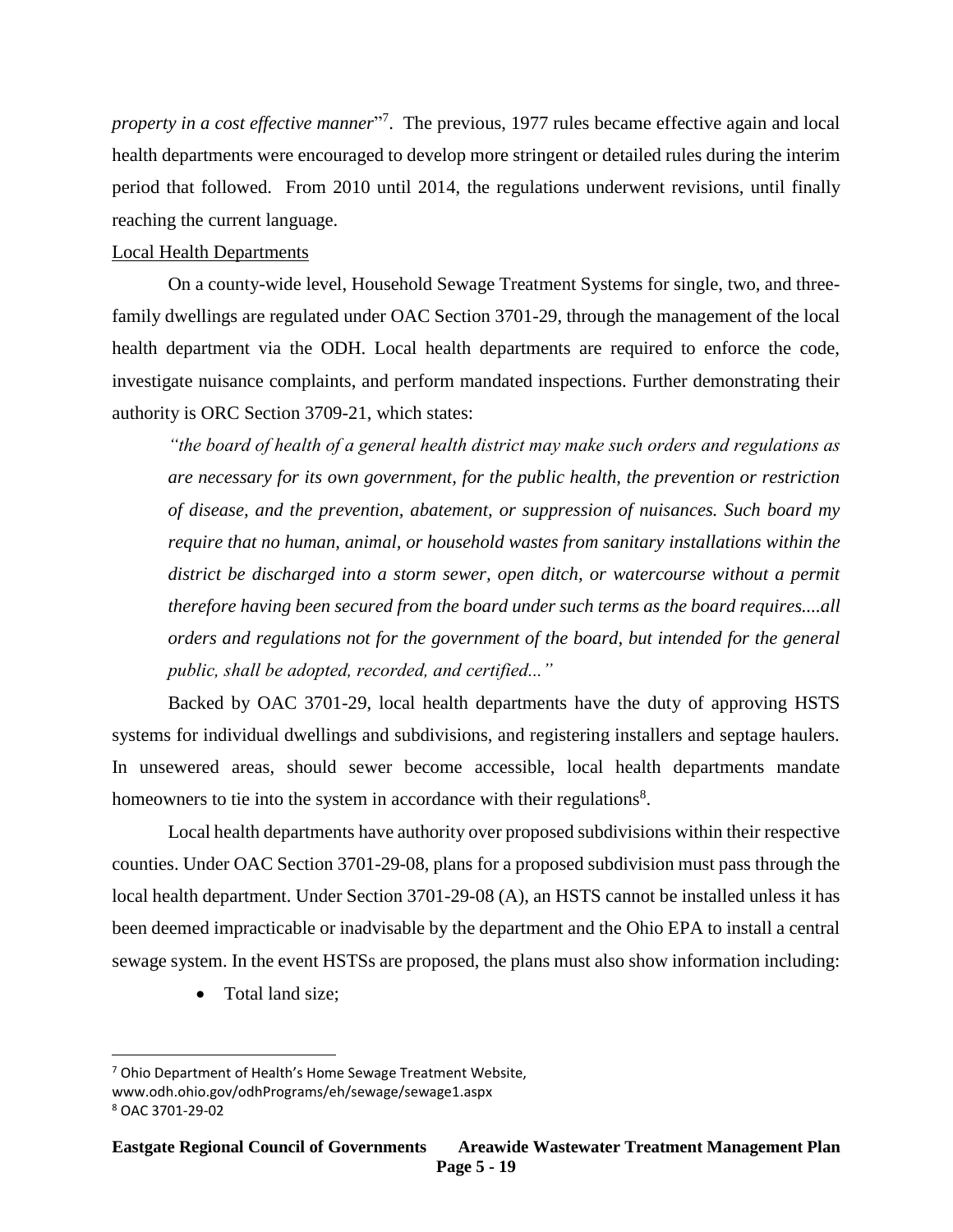- Location and size of all lots;
- Properties and characteristics of soils in subdivision;
- Depth to normal ground water table and rock strata; and
- Location of all bodies of water, streams, ditches, sewers, drain tile, and proposed potable water supply sources and lines on this or adjacent lots within one hundred feet of the proposed subdivision, or any other information which may affect the installation or operation of household sewage disposal systems or the enforcement of OAC 3701-29.

The Mahoning County District Board of Health expanded on the OAC's subdivision regulations. The Mahoning County District Board of Health defines a major subdivision as a parcel of land divided into 10 or more lots (regardless of size). However, if the 10 lots are divided up into lots larger than 5 acres in size and do not require review of the Planning Commission, the lots are now considered acreage and will not require District Board of Health involvement until the lot owner requires a septic system approval prior to creation of the lot. Additionally, all property splits involving the creation of a parcel less than 5 acres is evaluated to determine septic suitability prior to the lot being recorded. The Trumbull County General Health District defines a major subdivision as any parcel of land shown as a unit or continuous unit that is divided up into two or more parcels of less than five acres. Under their definition, an HSTS system will only be considered if a letter is received by the Trumbull County General Health District from the Ohio EPA and Trumbull County Sanitary Engineer stating that sewer or a centralized system (i.e. package plant) is not feasible for the proposed new subdivision. If such letter is received, a review of riparian setbacks and hydric soils review is performed by the Trumbull County Soil and Water Conservation District (TCSWCD). With TCSWCD's help, the General Health District can design and approve an HSTS suitable for the subdivision.

In their respective regulations, both require soil evaluations prepared by a professional soil scientist certified by the American Registry of Certified Professional in Agronomy, Crops, and Soils or by the Association of Ohio Pedologists. Within each soil evaluation, soil permeability, soil-gravel interface area, and slope must be documented. If the subdivision plans include service by a sanitary sewer system, then the plans are forwarded to the Ohio EPA as per Section 6111.44 of the Ohio Revised Code (ORC).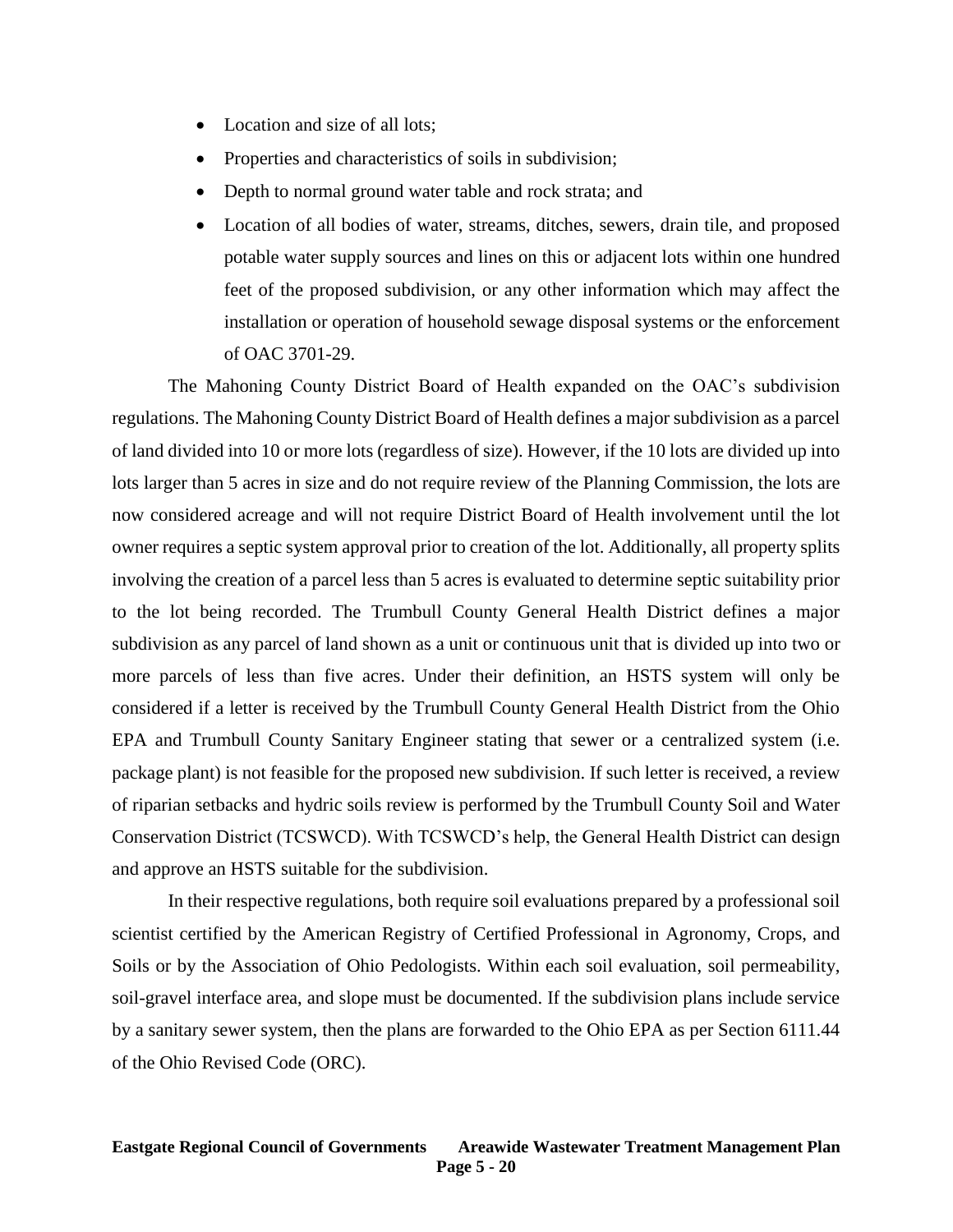## **5.9 Financial Assistance**

There are financial assistance programs at the federal, state, and local levels of government that provide communities with the financial and technical aid needed to provide sanitary sewer service to areas experiencing the effects of failing septic systems or off-lot systems and to assist low income families with tap-in fees.

#### U.S. Army Corps of Engineers' Section 594 Ohio Infrastructure Program

Section 594 of the Federal Water Resource Development Act (WRDA) established a financial assistance program, under the direction of the U.S. Army Corps of Engineers, specifically for Ohio communities who may be seeking assistance for water related environmental infrastructure projects. Projects may include: wastewater treatment; combined sewer overflows; water supply, storage, and treatment; environmental restoration; surface water resource protection; and acid mine drainage.

#### U.S. Department of Agriculture Rural Development

The USDA Rural Development's Home Repair Loan and Grant Programs or Section 504, offers low interest loans to very low-income households in rural America to install new septic systems. To qualify, the applicants' income must fall below 50 percent of the area's median household income. Grants up to \$7,500 are available for residents over 62 who may be unable to afford a loan. The USDA's Rural Utilities Service's Water and Waste Disposal Program provides long-term/ low interest loans for "clean and reliable drinking water systems, sanitary sewage disposal, sanitary solid waste disposal, and stormwater drainage to households and businesses in eligible rural areas". For additional information the USDA programs can be found at the following links:

Home Repair Loan and Grant Program- [http://www.rd.usda.gov/programs-services/single](http://www.rd.usda.gov/programs-services/single-family-housing-repair-loans-grants)[family-housing-repair-loans-grants](http://www.rd.usda.gov/programs-services/single-family-housing-repair-loans-grants)

Water and Waste Disposal Program- [http://www.rd.usda.gov/programs-services/water](http://www.rd.usda.gov/programs-services/water-waste-disposal-loan-grant-program)[waste-disposal-loan-grant-program](http://www.rd.usda.gov/programs-services/water-waste-disposal-loan-grant-program)

#### Ohio Department of Development's (ODOD's) Office of Housing and Community Partnership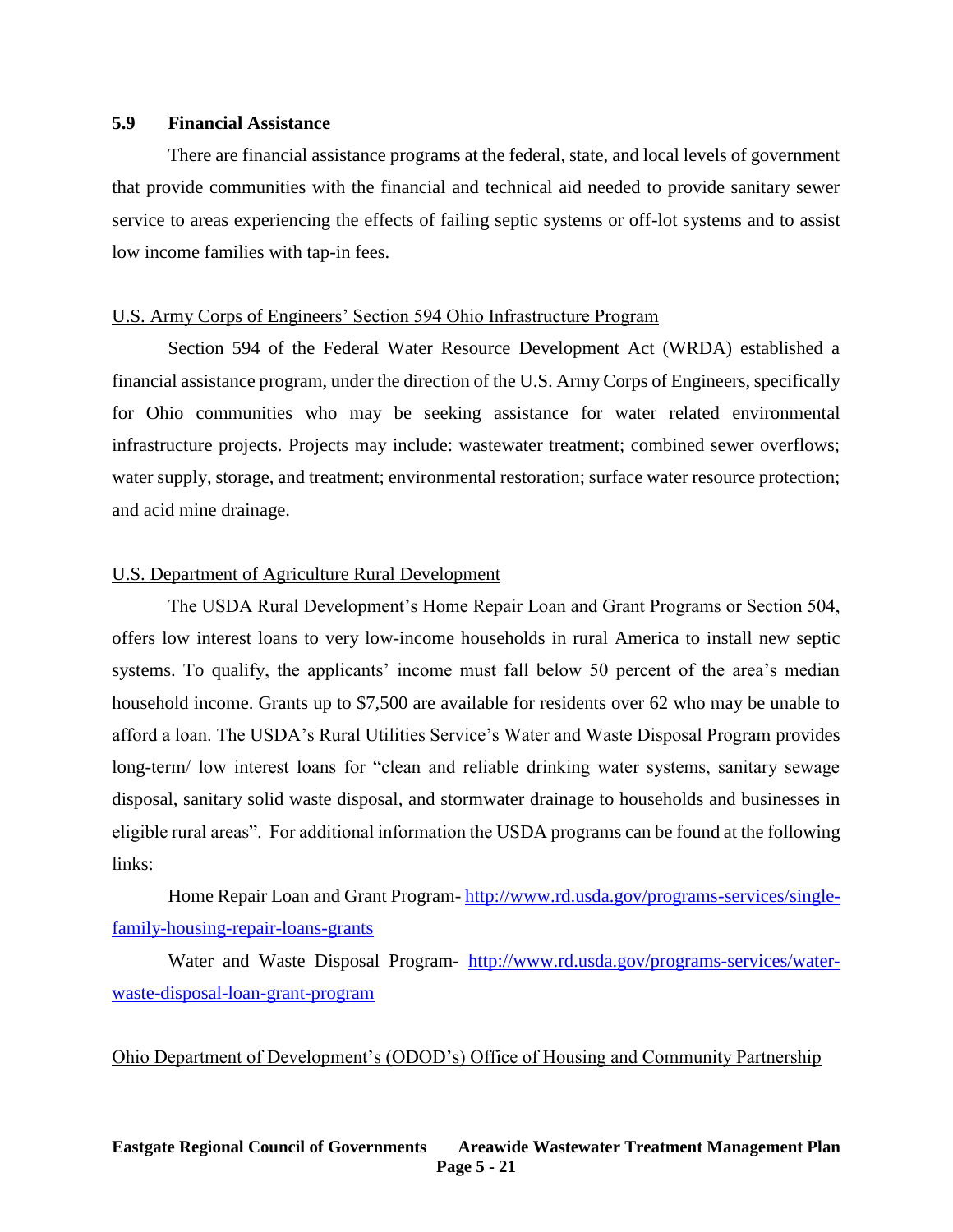Community Development Block Grant's Water and Sanitary Sewer and Formula Allocation programs provides grants to communities that need to address infrastructure needs of low to moderate income neighborhoods. The Water and Sanitary Sewer Program provides grants to communities faced with mandates relating to the correction of unsanitary conditions due to septic system failures. The goal of the Water and Sanitary Sewer Program is to fashion a safe and sanitary living environment for all Ohio communities.

#### Ohio Water Pollution Control Loan Fund (WPCLF)

The WPCLF is a state revolving loan fund administered jointly by the Ohio Water Development Authority and the Ohio EPA. The program provides funds to communities for sewage treatment facilities, interceptor sewers, and collection systems. Applications to this fund are made to the Ohio EPA's Division of Environmental and Financial Assistance. Visit their website for details [\(http://www.epa.state.oh.us/defa/wpclf\\_new.html\)](http://www.epa.state.oh.us/defa/wpclf_new.html).

Reduced interest rates are available to communities that qualify based on economic need. Interest rate reductions can also be realized through an innovative program offered by the Ohio EPA and linked to the WPCLF. A community applying for financial assistance through the WPCLF can choose to sponsor a restoration or preservation project. The sponsoring community must officially nominate such a project through the Water Resource Restoration Sponsor Program (WRRSP). The WRRSP is a statewide competitive program that is allocated \$15,000,000 annually. If the sponsored project ranks within funding capabilities, the sponsoring community will be given a reduction in their interest rates on the WPCLF project resulting in a net savings with two water quality enhancing projects moving forward rather than just the WPCLF project.

The linked deposit program is an alternative funding solution for financing certain WPCLFs. Rather than borrowing from the WPCLF, an eligible applicant receives loan funds through a participating private lender at below market interest rates. The loan is guaranteed by the WPCLF through a certificate of deposit. Both county health departments provide a low interest loan option to homeowners which are administered by local banking institutions.

# U.S. Department of Housing and Urban Development Community Development Block Grant (CDBG)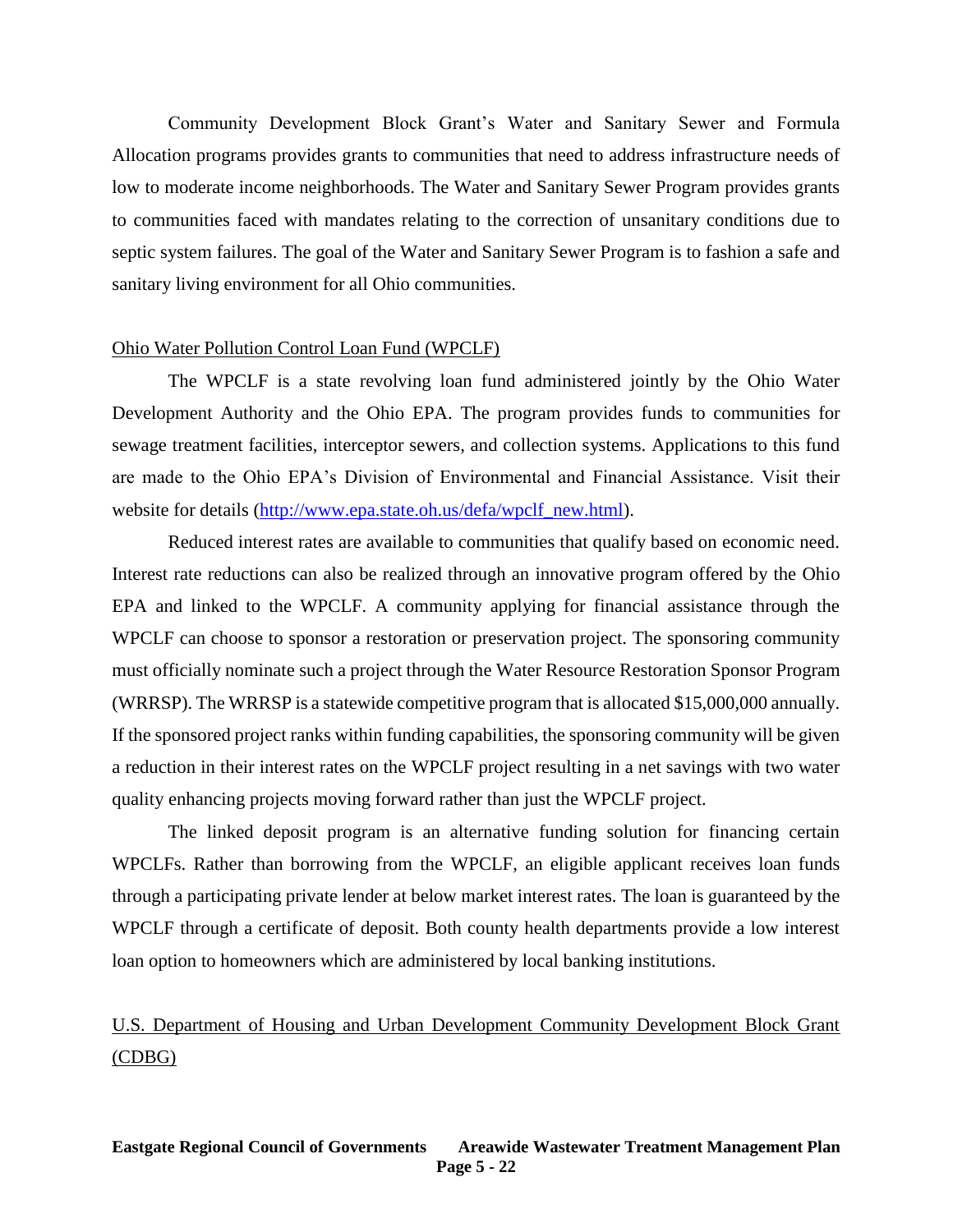The CDBG funding, via the Community Housing Improvement Program (CHIP), can be used to assist low to moderate income (LMI) homeowners perform sewage system upgrades and/or sewer tap ins as a home improvement. Local jurisdictions apply for the grant and administer the funds to residents. County governments are typically the applicant for their unincorporated areas, where HSTSs are prevalent.

#### State Capital Improvement Program (SCIP)

The State Capital Improvement Program (SCIP) is administered at the state by the Ohio Public Works Commission. Applications are submitted to the District 6 Public Works Integrating Committee (Mahoning/Trumbull) who then discuss and recommend qualifying projects for funding. The SCIP receives monies from bond issuance. Eligible projects include wastewater treatment and water supply systems, solid waste disposal facilities, storm water and sanitary collection, storage and treatment systems and facilities. The SCIP requires a local match equaling a minimum of 10% for repair or replacement projects, 50% for new or expansion projects, and 0% for loans. To apply for SCIP, subdivisions within Mahoning and Trumbull counties must apply to the District 6 Public Works Integrating Committee (D6PWIC). D6PWIC evaluates and scores preapplications using a locally developed methodology based on criteria listed in Chapter 164 of the Ohio Revised Code. These evaluation criteria focus on the financial need of the subdivision, the project's strategic importance to the district and subdivision, and emphasize the repair and replacement of infrastructure rather than new or expansion of infrastructure.

## **5.10 Recommendations**

This chapter's recommendations encourage all appropriate, governing entities to coordinate and support efforts to create a solid and effective HSTS program for not only the State, but for Mahoning and Trumbull Counties. Overall, this Plan supports the cooperative efforts by the local and regional entities that are working and have worked to create strategies and plans addressing and fixing the nuisance and failing HSTS areas in Mahoning and Trumbull Counties.

#### **Implementation Recommendations:**

#### *Funding*

1. Encourage the counties and their respective governmental entities to prioritize and update areas in need of sanitary sewer service.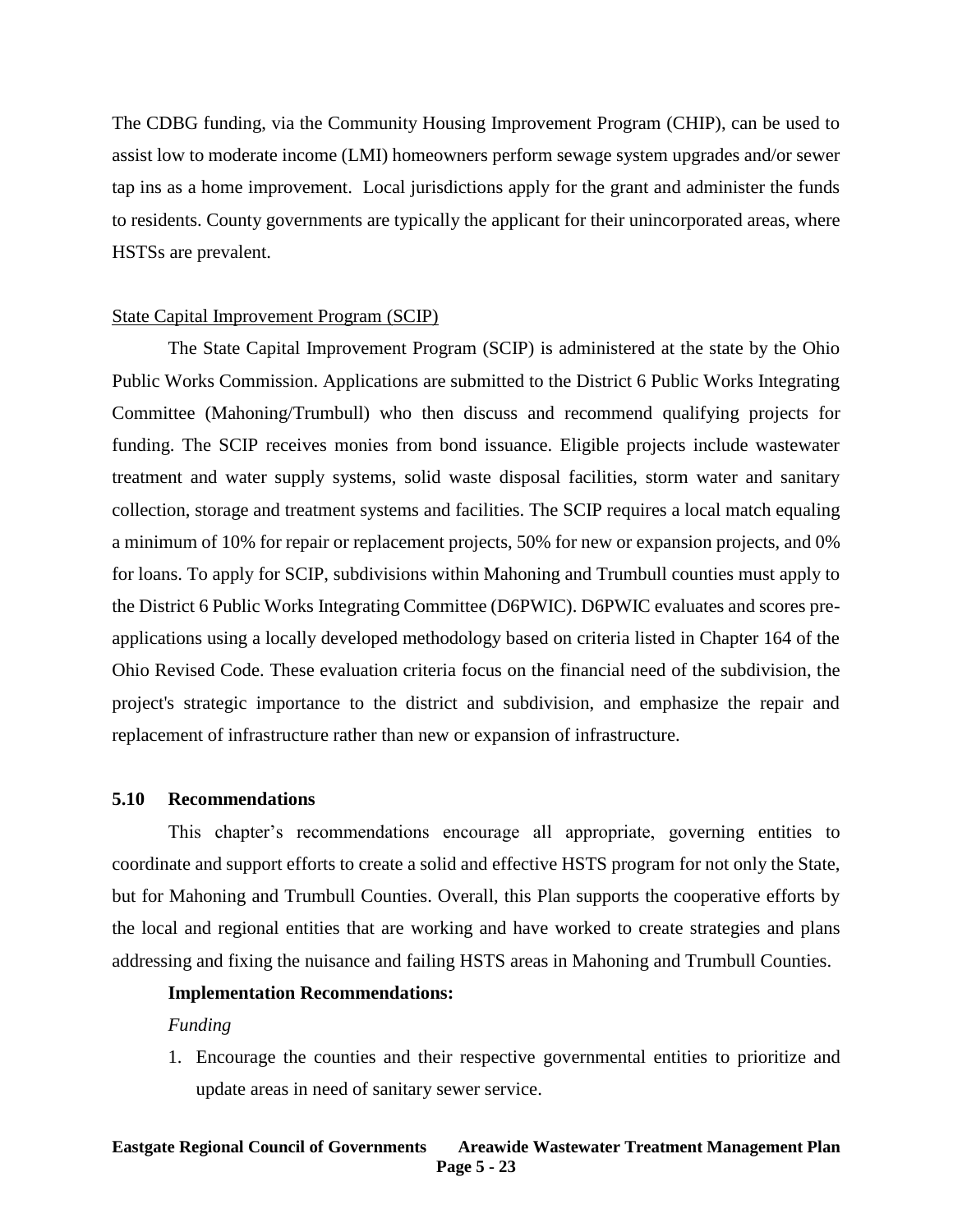- 2. Encourage governing entities to seek and/or create funding sources to address areas of failing septic systems and/or assist homeowners with system upgrades.
- 3. State and federal level, the Ohio EPA, U.S. EPA and USDA are encouraged to further expand their funding requirements to include financial assistance to households outside the LMI income range.

# *Education*

- 1. Develop and implement information and education programs with local boards of health, Eastgate, and local watershed groups. Any materials or programs developed are encouraged to take advantage of various grants such as the Ohio Environmental Education Fund (OEEF).
- 2. Homeowners are encouraged to learn about water conserving devices to extend the life span of their system.
- 3. Discourage the use of garbage disposals in homes served by an HSTS. Using a garbage disposal increases the amount of organic waste entering a system, and in turn increases the frequency of HSTS pumping and maintenance.